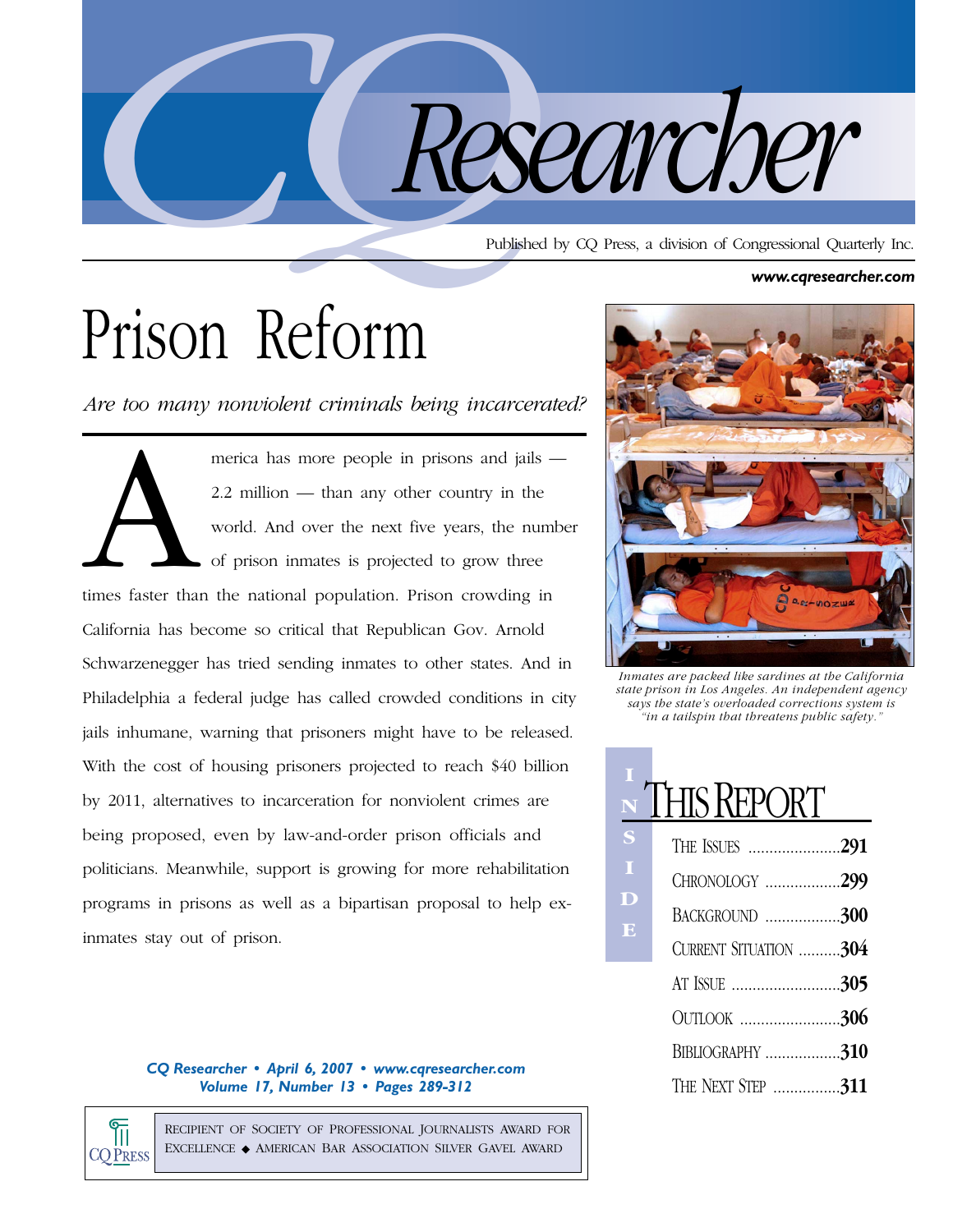# **THE ISSUES**

291 • Should nonviolent drug offenders be sent to prison? • Should prisons provide more rehabilitation programs? • Should prisoners be better protected against rape?

# **BACKGROUND**

- 300 **Takeover at Attica** Prisoner takeover of New York penitentiary triggers a national debate about prison policy.
- 302 **Throw Away the Key** Being "tough on crime" becomes popular after serious crime doubles.
- 302 **New Mexico Savagery** Prison riot reveals the folly of ignoring danger signs.
- 303 **'Jungle Atmosphere'** Overcrowding affects prisoner welfare.
- 303 **Congress Gets Tough** Serious issues dominate prisoners' lawsuits.

# **CURRENT SITUATION**

- 304 **California Crisis** The state has until June to ease overcrowding.
- 306 **Re-entry** A new bipartisan alliance seeks to help prisoners re-enter society.

# **OUTLOOK**

306 **No Paradigm Shifts** Most think it will take decades to change U.S. prison policy.

Cover: AP Photo/California Department of Corrections

## **SIDEBARS AND GRAPHICS**

- 292 **South's Incarceration Rate Is Nation's Highest** Northeast's rate is lowest.
- 293 **Inmate Population Soars** It reached more than 2 million in 2005.

294 **The Bleak World of 'Supermax' Prisons** Isolation leads to mental

296 **Majority of Prisoners Committed Nonviolent Crimes** Fifty-three percent were sentenced for nonviolent offenses.

deterioration.

#### 297 **Sexual-Violence Allegations Rise** Allegations rose at state pris-

ons, dropped elsewhere.

299 **Chronology** Key events since 1971.

- 300 **Brutality Revealed at Texas Youth Facilities** Officials ignored widespread allegations.
- 302 **Nearly 40 Percent of State Prisoners Are Black** African-Americans make up the biggest ethnic/racial group.
- 305 **At Issue** Should Congress amend the Prison Litigation Reform Act?

### **FOR FURTHER RESEARCH**

- 309 **For More Information** Organizations to contact.
- 310 **Bibliography** Selected sources used.
- 311 **The Next Step** Additional articles.
- 311 **Citing** *CQ Researcher* Sample bibliography formats.

*CQResearcher*

**April 6, 2007 Volume 17, Number 13**

**MANAGING EDITOR:** Thomas J. Colin

**ASSISTANT MANAGING EDITOR:** Kathy Koch

**ASSOCIATE EDITOR:** Kenneth Jost

**STAFF WRITERS:** Marcia Clemmitt, Peter Katel

**CONTRIBUTING WRITERS:** Rachel S. Cox, Sarah Glazer, Alan Greenblatt, Barbara Mantel, Patrick Marshall, Tom Price, Jennifer Weeks

**DESIGN/PRODUCTION EDITOR:** Olu B. Davis

**ASSISTANT EDITOR:** Darrell Dela Rosa



**A Division of Congressional Quarterly Inc.**

**SENIOR VICE PRESIDENT/PUBLISHER:** John A. Jenkins

**DIRECTOR, EDITORIAL OPERATIONS:** Ann Davies

#### **CONGRESSIONAL QUARTERLY INC.**

**CHAIRMAN:** Paul C. Tash

**VICE CHAIRMAN:** Andrew P. Corty

**PRESIDENT/EDITOR IN CHIEF:** Robert W. Merry

Copyright © 2007 CQ Press, a division of Congressional Quarterly Inc. (CQ). CQ reserves all copyright and other rights herein, unless previously specified in writing. No part of this publication may be reproduced electronically or otherwise, without prior written permission. Unauthorized reproduction or transmission of CQ copyrighted material is a violation of federal law carrying civil fines of up to \$100,000.

*CQ Researcher* (ISSN 1056-2036) is printed on acidfree paper. Published weekly, except March 23, July 6, July 13, Aug. 3, Aug. 10, Nov. 23, Dec. 21 and Dec. 28, by CQ Press, a division of Congressional Quarterly Inc. Annual full-service subscriptions for institutions start at \$667. For pricing, call 1-800-834- 9020, ext. 1906. To purchase a *CQ Researcher* report in print or electronic format (PDF), visit www.cqpress.com or call 866-427-7737. Single reports start at \$15. Bulk purchase discounts and electronicrights licensing are also available. Periodicals postage paid at Washington, D.C., and additional mailing offices. POSTMASTER: Send address changes to *CQ Researcher*, 1255 22nd St., N.W., Suite 400, Washington, DC 20037.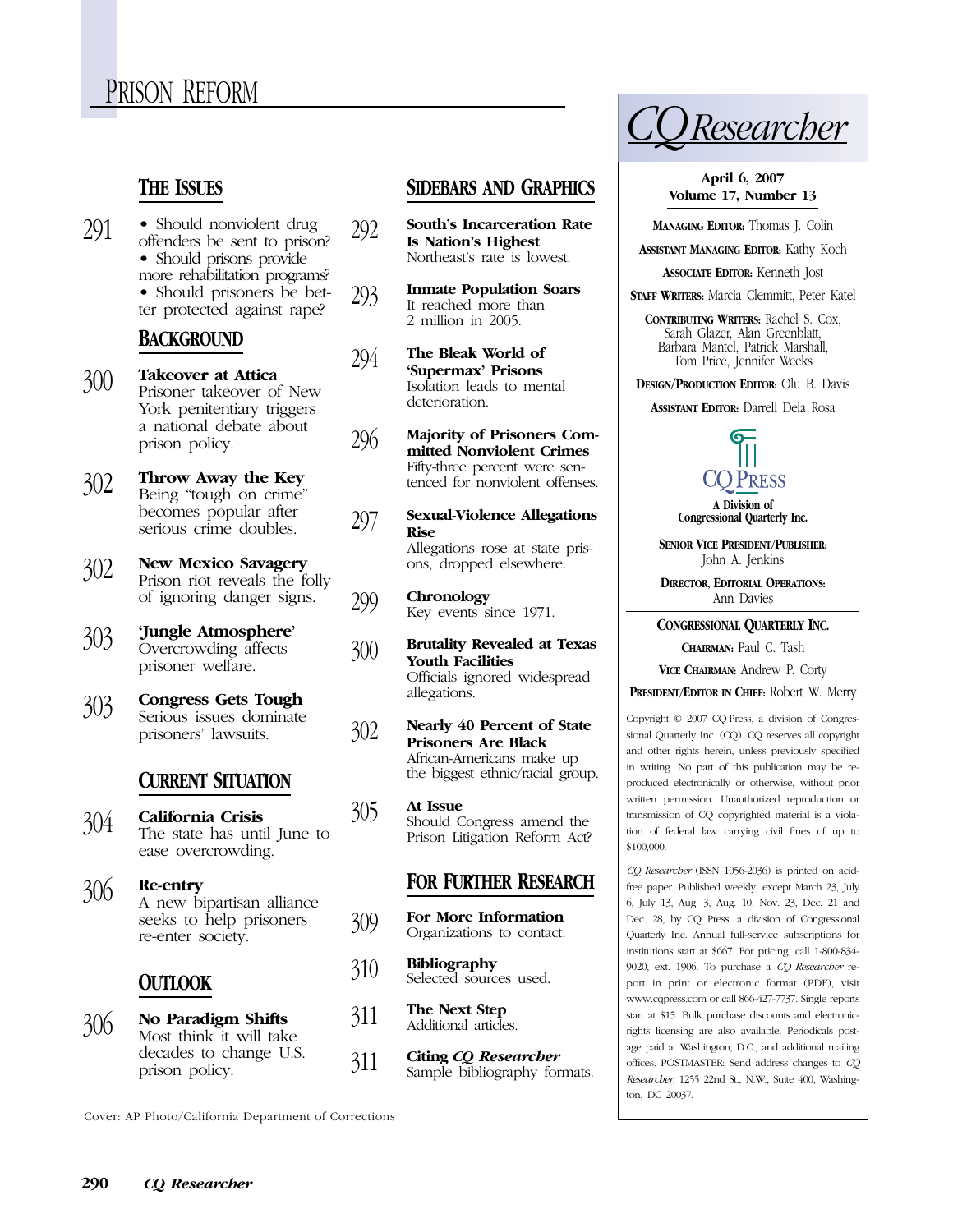# Prison Reform

# THE ISSUES

I am 4,000 men into an aging prison designed<br>for fewer than half that<br>number. Then leave them am 4,000 men into an aging prison designed for fewer than half that with too much time on their hands, what with education and job training programs all but shut down. The outcome? More tension and conflict the last things a prison needs.

Fights break out daily, says Joseph Baumann, a veteran correctional officer at the California state prison at Norco and chapter president of the California Correctional Peace Officers Association. "And if it crosses racial or gang lines, there are 15 to 20 people involved. We get those a couple times a month."

The Norco prison, a converted World War II naval hospital 50 miles southeast of Los Angeles, bears the unintentionally ironic title of California Rehabilitation Center: A stunning 70 percent of the

prisoners from Norco and California's 32 other prisons wind up back behind bars within three years of release. California's high recidivism rate — the national rate is 52 percent — helps explain why its prisons are so crowded. <sup>1</sup>

California has more prisoners than any other state  $- 173,000 - 1$  living in facilities designed, by one calculation, for about 83,000 inmates. <sup>2</sup> "We have the highest recidivism rate in the country because there is no room for rehabilitation," Republican Gov. Arnold Schwarzenegger said in February, while announcing an order to move 5,000 to 7,000 prisoners to other states with more room for the convicts.<sup>3</sup>

On Feb. 20, a state judge canceled the extraordinary move on the grounds that Schwarzenegger hadn't met the legal



*Uplifting messages encourage Preston Townsend and other participants in the drug-rehabilitation program at Northern State Prison in Newark, N.J. With the cost of housing prisoners projected to reach \$40 billion in the U.S. by 2011, alternatives to incarceration for nonviolent crimes are gaining support along with more funding for rehab programs.*

standard for an emergency. But Superior Court Judge Gail D. Ohanesian concluded the prison system faces a "crisis creating conditions of extreme peril." Only weeks earlier, an independent state oversight agency known as the Little Hoover Commission had reported that the corrections system was "in a tailspin that threatens public safety."  $4$ 

Long a hothouse of racial-ethnic gangs such as the Aryan Brotherhood, Black Guerrilla Family and the Mexican Mafia, the California prison system racked up 316 disturbances in 2006, one of them a year-end battle between about 1,000 Hispanic and black inmates at the maximum-security prison at Chino. Los Angeles County jails, meanwhile, had so many violent outbreaks last year that authorities

# **BY PETER KATEL**

ended up segregating gangaffiliated prisoners. <sup>5</sup>

The California prison situation represents an extreme version of what many prisoners'-rights advocates and law-enforcement officials call a national crisis created by the nation's incarceration boom. The nation's 2.2-million prison and jail population represents a 700 percent increase over 1970. With 727 prisoners per 100,000 Americans, the U.S. incarceration rate is way ahead of the rest of the world. Russia, number two on the list, imprisons 607 per 100,000. (*See map, p. 292.*) <sup>6</sup>

And the overall trend is expected to continue, even though the pace of growth is slowing in many states, and some state prison populations are even declining. The Pew Charitable Trusts projects that over the next five years the number of federal and state prisoners will rise by 13 percent nationwide — three times faster than the general population. <sup>7</sup>

AP Photo/Daniel Hulshizer

The racial-ethnic imbalance in the nation's incarcerated population remains a troubling reality. About 8 percent of African-American men ages 25-39 were in state or federal custody in 2005, compared to 1.1 percent of white males and 2.6 percent of Hispanic men. (*See graph, p. 302.*)

"Imprisonment does more than reflect the divides of race and class," writes Jason DeParle, a *New York Times* reporter and author of a book on the welfare system. "It deepens these divides — walling off the disadvantaged, especially unskilled black men, from the promise of American life." <sup>8</sup>

Yet, while some traditional law-andorder conservatives are calling for alternatives to incarceration, others welcome the steadily increasing prisoner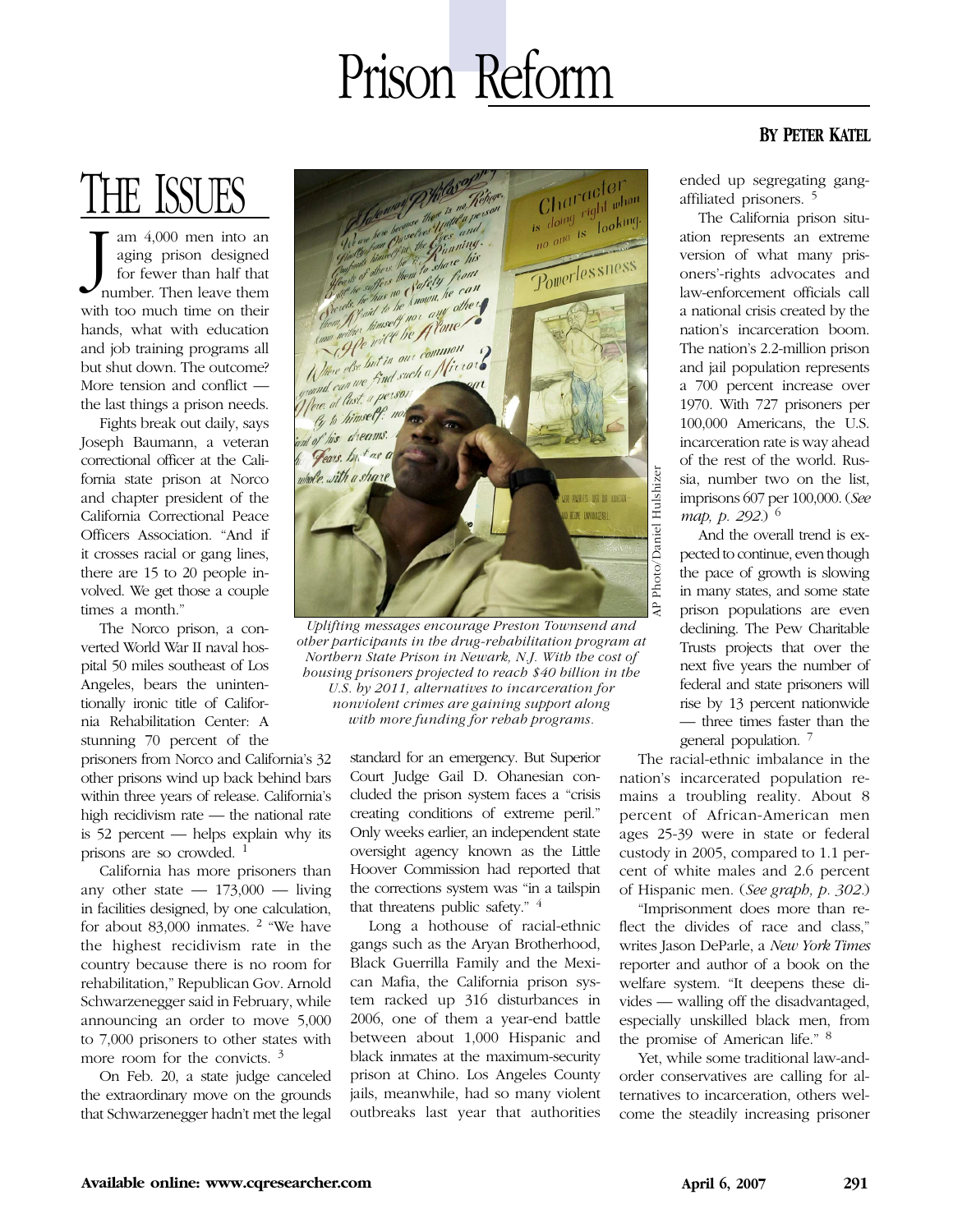## **Incarceration Rate Is Highest in South**

*With 542 out of every 100,000 individuals in prison, the South has the highest regional incarceration rate in the United States, followed by the West. The Northeast's rate is the lowest, slightly more than half the rate in the South.*





numbers and would even like to see them accelerate.

"We're not incarcerating everybody who should be incarcerated," says David Mulhausen, a senior policy analyst specializing in criminal justice at the conservative Heritage Foundation. He cites the latest crime statistics from the FBI: Violent crime rose 2.3 percent from 2004 to 2005, but police arrested suspects in only 45.5 percent of those cases. <sup>9</sup> "There are people getting away with a lot of crime. We might need two-and-a-half million or three million incarcerated."

Prison-reform advocates say the growing crime statistics prove the nation's high incarceration rates — coupled with a trend away from prisoner education/rehabilitation programs — are not making society safer. "I agree [violent

criminals] need to be taken off the streets," says Jody Kent, public policy coordinator of the American Civil Liberties Union's National Prison Project. "But they should be coming out so they're no longer dangerous. The system we have in place hasn't solved that problem."

"Prior to the 1980s, rehab was a strong component in correctional health thinking," says M. Douglas Anglin, associate director of the Integrated Substance Abuse Programs at the University of California, Los Angeles (UCLA). "Then you had a huge philosophical shift. Rehab had shown only marginal results, [so] the thinking became, 'Let's throw a sentence at people.' " 10

Congress and state lawmakers have enacted a plethora of tough-on-crime laws — such as minimum sentencing and three-strikes laws — that ended up mandating incarceration even for nonviolent drug users and low-level dealers.

"The idea became that if we put enough people in prison we could solve the drug problem," says John Bradley, the district attorney for Williamson County, in central Texas, and a strong advocate of punishment for criminals. "I think we can say that's a failed policy."

Meanwhile, lawmakers cut funding for drug and mental-health treatment programs — both inside and outside of prisons — despite the fact that addicts and the mentally ill make up a disproportionate percentage of the nation's inmates. <sup>11</sup>

"Look at the people who are coming out of prison — drug-addicted, mentally ill, no stable housing — of course they're going to fail parole," says Michael Jacobson, who ran the New York City jail system in 1995-1998 and now directs the Vera Institute of Justice, a New York-based nonprofit research and advocacy organization. "The system is set up for failure. The institutional mind-set is, 'We don't have enough money to deal with your issues, but we have enough money to catch you.' It's like shooting fish in a barrel." <sup>12</sup>

According to Steve J. Martin, an Austin, Texas-based corrections expert who has served as a court-appointed prison and jail monitor throughout the country, most incarcerated drug offenders "are inept users," who "deal some to feed their habits." Sophisticated drug distributors, he says, make up a minority in prison. "Those guys long ago perfected the use of intermediaries to shield them," says Martin, a former general counsel of the Texas corrections department who began his career as a prison guard.

Drug incarceration has been slowing slightly in recent years from its high point in the late 1980s and 1990s, in part because states — including such traditionally hardline jurisdictions as Mississippi — have begun enacting a variety of measures aimed at reducing time served by nonviolent drug offenders. Since 1989, for instance, local

*Source: "Public Safety, Public Spending: Forecasting America's Prison Population 2007-2011," Public Safety Performance, 2007; District of Columbia Sentencing and Criminal Code Revision Commission*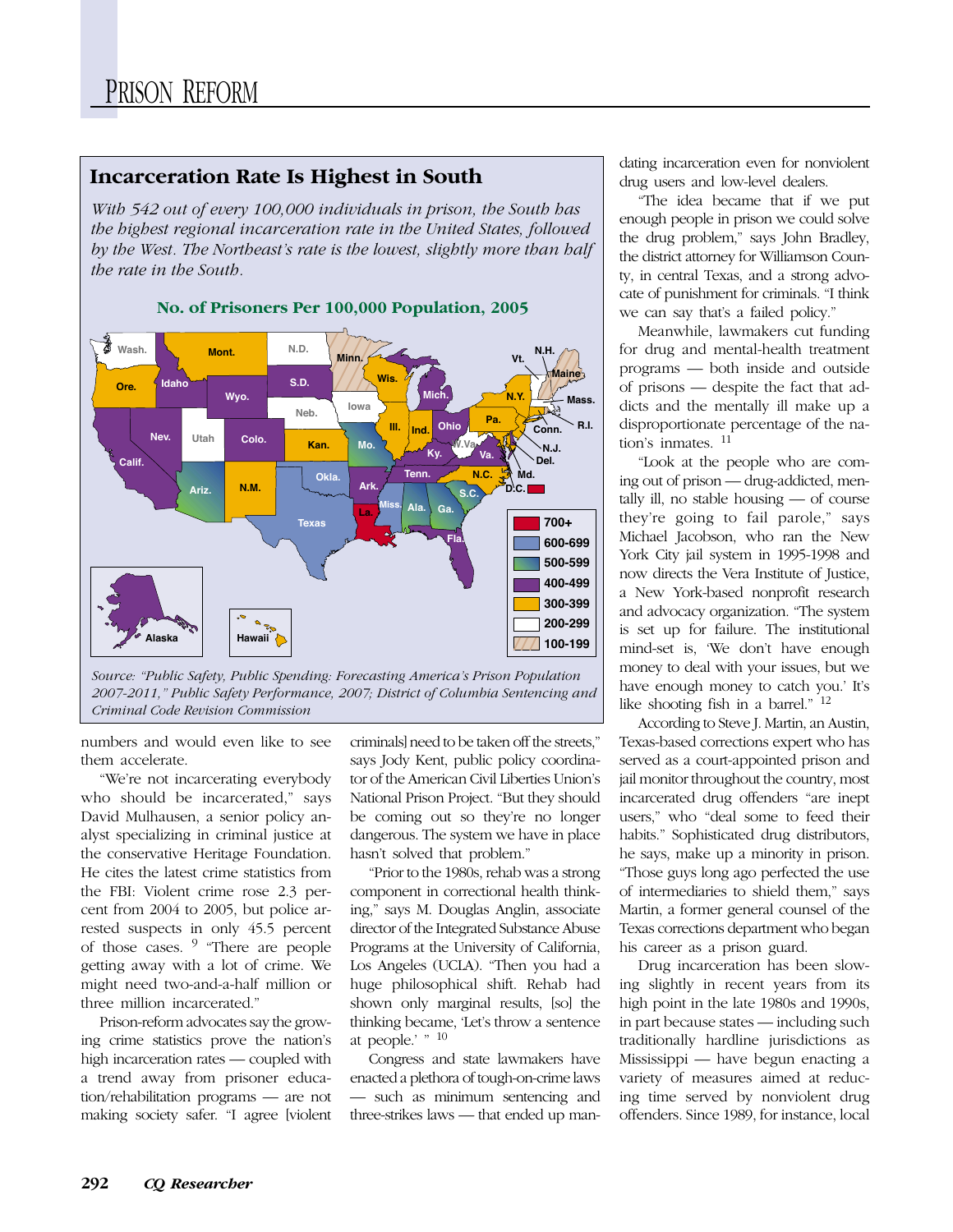and state governments have established about 1,000 "drug courts" to divert those arrested for drug use or possession of small quantities from prison to supervised treatment. <sup>13</sup>

Stiff sentences remain in place for a variety of other crimes, however, notes Marc Mauer, director of The Sentencing Project, a nonprofit that advocates alternatives to imprisonment. "Over the last decade or so, we haven't increased all that much the number of people sent to prison," he says, "but, on average, they're serving more time than they used to."

Meanwhile, there has been a growing movement to protect prisoners' safety, partly because some prisoners have been filing federal civil-rights lawsuits claiming their rights were violated by prison administrators who did not protect them from rape. (*See graph, p. 297.*)

"I'm really concerned when we have people afraid of prison rape," says Rep. J. Randy Forbes, R-Va., ranking Republican on the House Judiciary Committee's Crime, Terrorism and Homeland Security Subcommittee. The Prison Rape Elimination Act of 2003 (PREA) that he co-sponsored ratchets up rapeprevention measures in all prisons.

But Paul Wright, an ex-convict who publishes the widely read *Prison Legal News*, calls the PREA a step forward, but not a big step. "It is tepid and weak" and "does nothing for rape victims." He and other prisoners'-rights advocates want Congress to amend the Prison Litigation Reform Act (PLRA). Designed to block "frivolous" lawsuits by inmates, the 1995 law prevents prisoners from asserting their rights in federal court, critics say. (*See "At Issue," p. 305.*)

But looming above all policy debates is the population surge, which channels most prison resources into housing, feeding and guarding prisoners — leaving too little, critics say, for programs that help convicts turn their lives around.

"Our newer institutions," says correctional officer Baumann, "are just warehouses."

# **Inmate Population Tops 2 Million**

*The number of jail and prison inmates in the United States has quadrupled since 1980.*



#### *Source: "Public Safety, Public Spending: Forecasting America's Prison Population 2007-2011," Public Safety Performance, 2007*

As prisoner advocates and state, local and federal officials cope with the burgeoning prison population, here are some of the questions they are debating:

#### *Should nonviolent drug offenders be sent to prison?*

The so-called "war on drugs" has served as a powerful engine of the prisoner population boom. Drug incarcerations jumped an extraordinary 1,000 percent between 1980 and 2005, according to Don Stemen, research director for the Center on Sentencing and Corrections at the New York-based Vera Institute for Justice. <sup>14</sup>

In 2003, the last full year for which detailed statistics are available, drug offenders accounted for 55 percent of federal prisoners — down from a high of 60 percent in 1995 — and about 20 percent of state prisoners. <sup>15</sup>

The slight drop in federal drug incarcerations reflects a growing debate about the value of imprisoning and jailing people for minor drug offenses, especially since about 74 percent of drugoffender inmates had no history of violence, according to The Sentencing Project. In fact, in recent years many states have been choosing to offer drug treatment instead of incarceration for low-level dealers and first- and secondtime drug users. <sup>16</sup>

In 2000 California voters approved the Substance Abuse and Crime Prevention Act, which offers drug treatment rather than incarceration for firstand second-time drug offenders. And over the past four years about a halfdozen states have enacted measures that cut sentences for minor drug crimes or allow drug prisoners to qualify for early release.<sup>17</sup>

But while the number of drug offenders behind bars isn't skyrocketing as in the recent past, it's not declining either, points out Mauer of The Sentencing Project. "One could say it would be higher if we didn't have drug courts and other alternatives in operation," he says. "The other possibility is 'net widening' — are we bringing people into the court system who previously would not have been arrested or wouldn't have been candidates for prison sentences" because there's now a drug court option? "I think there's a little of both going on."

Mauer argues nonviolent drug offenders should only go to prison if all alternatives fail. "There should be a presumption against it," he says. "Anybody who tries to stop smoking knows that you don't succeed the first time. We should understand [drug] addiction and relapse that way too."

Increasingly, conservatives talk in similar terms. Still, prisoners'-rights advocates give first preference to keeping nonviolent drug users out of prison, while law-and-order forces favor tipping the balance in favor of incarceration.

Rep. Forbes, a GOP leader on crime legislation, opposes a hard-and-fast standard on nonviolent drug crimes. "I don't know if we can make a carte blanche case that anybody who commits a drug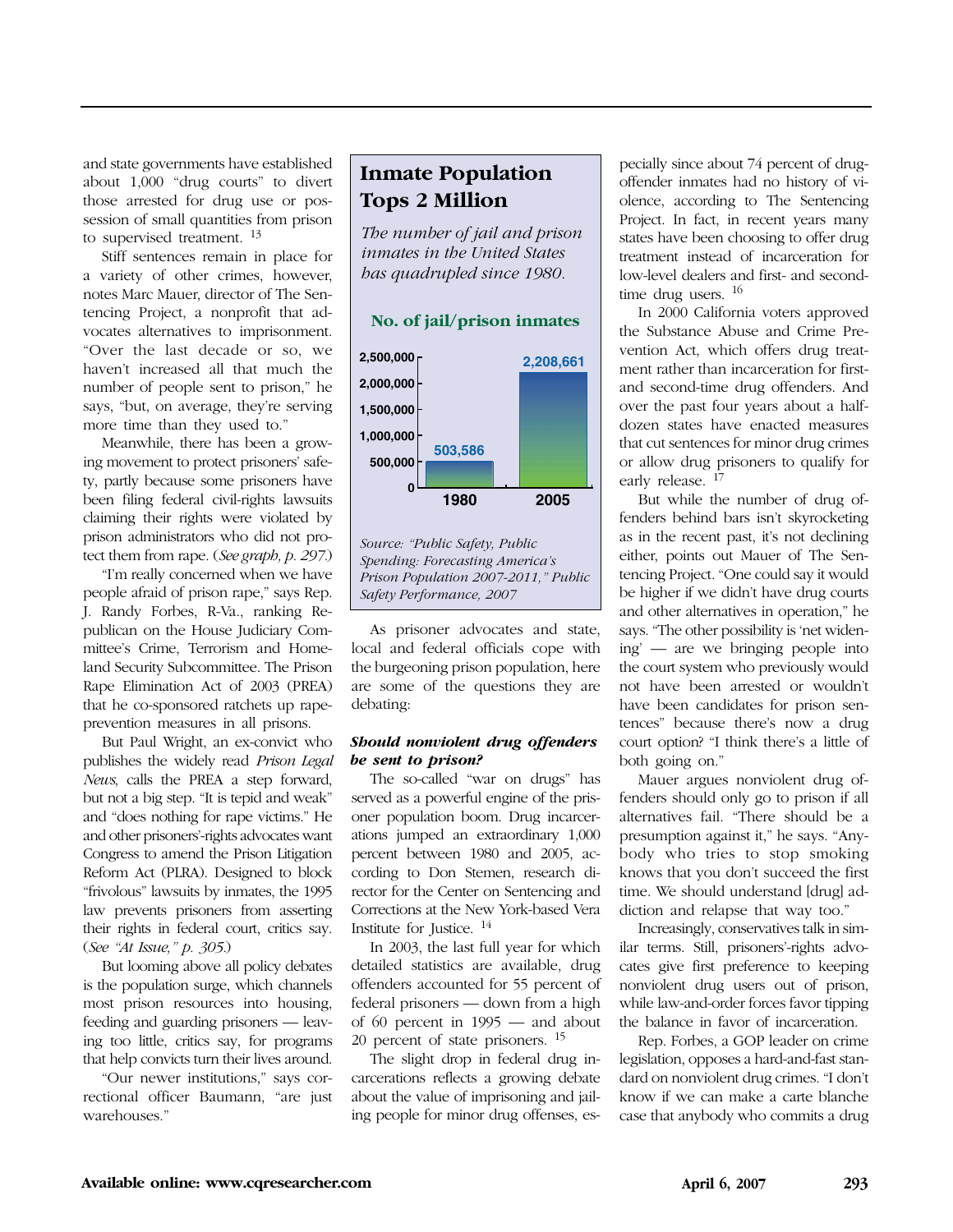# The Bleak World of 'Supermax' Prisons

*Isolation leads to mental deterioration*

Theodore Kaczynski, the Unabomber, is in one, and terrorist Zacarias Moussaoui. Until his death, Mafia boss John Gotti was a "supermax" resident, too.

Over the past two decades, a trend has swept the prison world: locking away "the most dangerous" prisoners in ultrahigh-security facilities where they're confined to their cells 23 hours a day, receive few visitors and are escorted by several guards during their brief, solitary exercise outings.

Some 57 prisons in at least 44 states follow the ultra-isolation "supermax" model. About 20 years ago, only one facility, the federal penitentiary in Marion, Ill., was reserved for high-risk inmates like Gotti, who died of cancer in prison in 2002.<sup>1</sup>

Supermaxes now hold about 25,000 prisoners, but a series of court decisions has limited states' power to decide who gets sent to these institutions.

This year, the Indiana prison system settled a lawsuit with prisoners represented by the American Civil Liberties Union (ACLU), agreeing to keep mentally ill prisoners out of the Secured Housing Unit — a supermax-like wing of one of the state's prisons. The settlement also calls for prisoners remaining in the unit to get regular psychiatric assessments.  $2$  Virtually total isolation and inactivity led four prisoners there to commit suicide, and others to hallucinate and mutilate themselves, the lawsuit claimed.<sup>3</sup>

The U.S. Supreme Court had previously turned down a challenge by Ohio prisoners to the process used to assign them to a supermax. In a 2005 decision, the court said a review process ensured their due-process rights were respected. 4

Justice Anthony M. Kennedy wrote for the court that supermaxes were developed largely as a way to isolate the leaders of murderous, highly organized prison gangs. "Gangs seek nothing less than to control prison life and to extend their power outside prison walls," he wrote. 5

Nevertheless, supermaxes haven't proven to be a foolproof anti-gang weapon. At the federal supermax in Florence, Colo., members of the fearsome Aryan Brotherhood actually recruited a guard into their organization.  $6$ 

Some supermax supporters have argued that prisoners left behind in conventional prisons are better off once the most dangerous inmates are shipped off to supermaxes. But prisoners' rights weren't high on the agenda when the supermax boom took off. Criminologists Daniel P. Mears of Florida State University and Jamie Watson, a senior research specialist at the Travis County, Texas, Juvenile Probation Department, reported in a study that an unnamed government official had said supermaxes enjoy unbeatable public appeal. "There is an appetite for punishment. It taps into public fear without much cost and with a big political gain. . . . There's not a huge difference between the Democrats and the Republicans on this issue." <sup>7</sup>

The burst of popularity for supermaxes reflected an old trend, a prison expert has noted. "Typically, 'new' programs in the field of corrections are not based on extensive research," wrote Chase Riveland, a former prison warden and Washington state corrections director, in a Justice Department-funded study. "Some are born out of emerging needs; some are created in reaction to a crisis or emergency; others are the result of political agendas. It would seem that the supermaxes have emerged from a blend of these influences."

Yet, Mears and Watson concluded in their study that the value of supermaxes is largely untested. "The concern, then, is that decisions about whether to build or close supermaxes will rest primarily on ideological or personal views," they write. "Advocates, for example, can assume that supermaxes increase order, while opponents can assume that they increase mental illness." <sup>9</sup>

The mental-illness issue runs through many of the legal restrictions on supermaxes. Apart from the recent Indiana settlement,

crime that happens to be nonviolent shouldn't go to prison," he says. "It depends on whether they're selling drugs and the amount of drugs they sell. Certainly we want those people incarcerated because they are doing a huge harm to society."

Some prison experts agree that bigtime drug traffickers shouldn't be confused with small-time dealers and users. But they add that society is also harmed when low-level drug offenders are incarcerated. "Some drug offenders actually come out of prison better adjusted to the criminal lifestyle than they otherwise

would be," says Martin, the Texas-based consultant on prison and jail management. "That's the last thing you want."

But law-enforcement officials warn against assuming all nonviolent drug criminals are not dangerous. In Philadelphia, accused criminals deemed nonviolent were released without bail in large numbers under a federal court-imposed ceiling on admissions to chronically overcrowded jails. In one 18-month period, those released were rearrested for 9,000 new crimes including 79 murders, according to Assistant District Attorney Sarah Hart of Philadelphia. "And we

saw people who were drug-addicted being released over and over and over again," she said. "There are really very significant public safety consequences when you have wholesale releases without individualized review." <sup>18</sup>

Hart acknowledges that some convicts shouldn't be locked up. "You try to make sure you reserve expensive resources for people who need to be there," she says.

David Rudovsky, a University of Pennsylvania law professor representing Philadelphia prisoners in the latest lawsuit challenging overcrowding,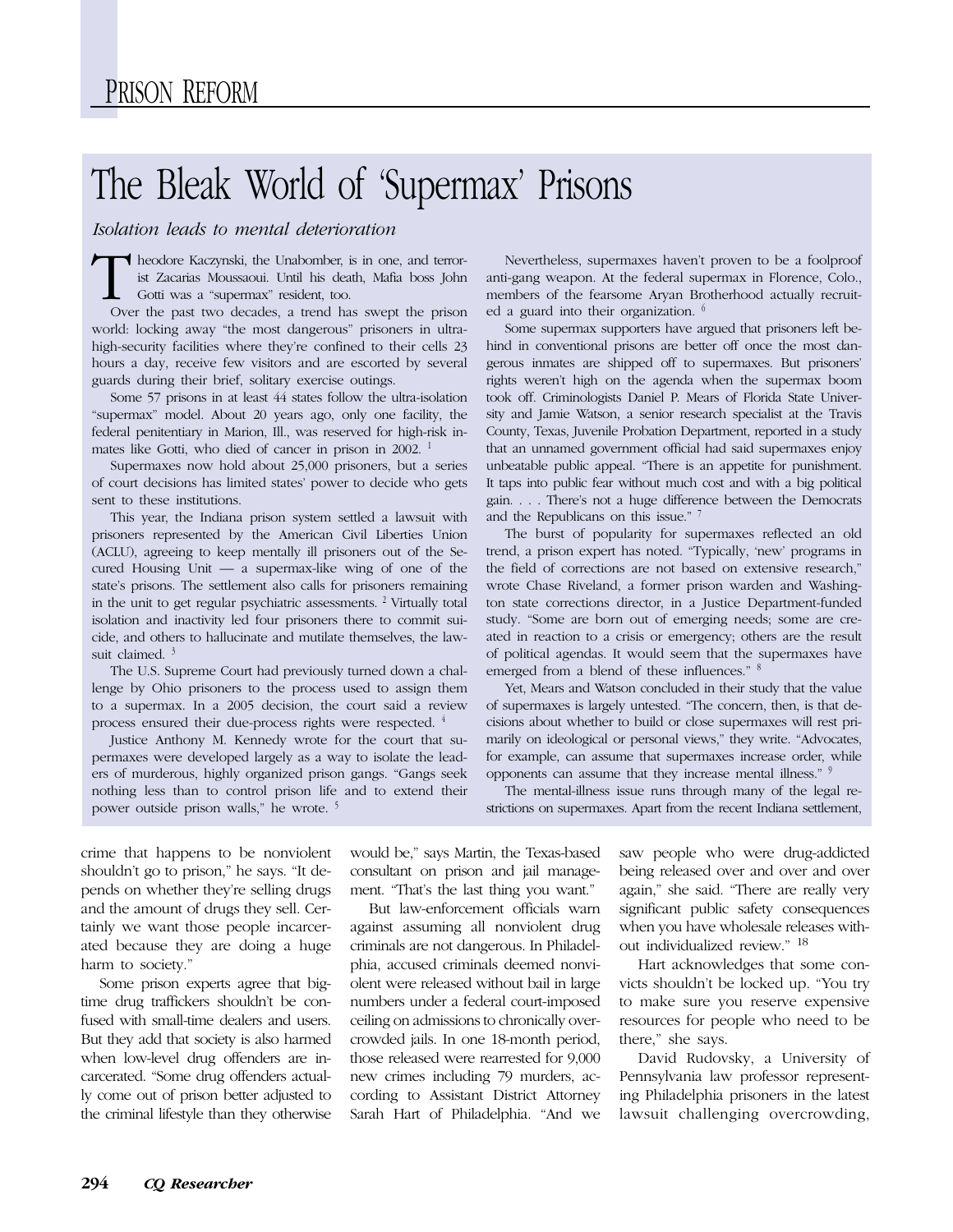

a federal judge barred California prison officials in 2002 from shipping mentally ill prisoners to supermaxes without court approval. That same year, the Connecticut prison system agreed to pay \$1.8 million in settlements to the families of two supermax prisoners, one of them a mentally ill inmate who com-

*The federal prison in Florence, Colo., is among more than 50 prisons that follow the ultra-isolation "supermax" model.*

mitted suicide. And a federal judge in Wisconsin ordered the state to do a better job of identifying prisoners who would suffer mental breakdowns if sent to a supermax.  $10$ 

An earlier settlement in Wisconsin led to relaxed conditions at one of the state's supermax prisons, with inmates allowed to have face-to-face visits from loved ones, and state officials prohibited from saying the institution housed the "worst of the worst." <sup>11</sup>

Psychiatric effects of supermax confinement have proved a powerful legal issue, not only because of concerns about violating the Constitution but also because supermax prisons in at least 22 states release inmates directly to the street when they've served their time. 12

"It's common knowledge that many people come out of these places extremely damaged," says ACLU attorney David Fathi, who has litigated against conditions in supermaxes in several states.

Indeed, Riveland observed that helping supermax prisoners get ready for release ranks among the most difficult issues for prison staff — because supermax confinement doesn't make prisoners any less dangerous. "An approaching release date seldom, if ever, changes the degree of threat to staff for the better," he wrote. "Most often, inmates who are dangerous pose a greater threat to staff as the term of control by the agency decreases."  $13$ 

<sup>1</sup> For survey data, see Daniel P. Mears and Jamie Watson, "Towards a Fair and Balanced Assessment of Supermax Prisons," *Justice Quarterly*, June 2006, pp. 232-270, www.supermaxed.com/New-SupermaxMaterials/Mears-Watson-Balanced.pdf; and Daniel P. Mears, "Evaluating the Effectiveness of Supermax Prisons," Urban Institute, March 2006, p. ii, www.urban.org/UploadedPDF/ 411326 \_supermax\_prisons.pdf. For details on Gotti, see Selwyn Raab, "John Gotti Dies in Prison at 61," *The New York Times*, June 11, 2002, p. A1. For

details on Moussaoui, see Dan Eggen, "New Home is 'Alcatraz of the Rockies,' " *The Washington Post*, May 5, 2006. p. A6.

<sup>2</sup> See Jon Murray, "Prison Pact a Win for Mentally Ill," *The Indianapolis Star*, Feb. 5, 2007, p. A1.

<sup>3</sup> See "Deal Would Move Mentally Ill Offenders Out of Supermax Units," The Associated Press, Jan. 29, 2007.

<sup>4</sup> See Joan Biskupic, "High Court Upholds Ohio's 'Supermax' Prison Policy," USATODAY.com, June 13, 2005, www.usatoday.com/news/washington/judicial/supremecourtopinions/2005-06-13-supermax-cells\_x.htm?POE=NEWISVA. <sup>5</sup> Quoted in *ibid.*

<sup>6</sup> See David Grann, "The Brand: How the Aryan Brotherhood became the most murderous prison gang in America," *The New Yorker*, Feb. 16, 2004, p. 157.

<sup>7</sup> Quoted in Mears and Watson, *op. cit.*, p. 247.

<sup>8</sup> See Chase Riveland, "Supermax Prisons: Overview and General Considerations," National Institute of Corrections, U.S. Department of Justice," January 1999, p. 22, www.nicic.org/pubs/1999/014937.pdf. For Riveland's professional background, see "Affidavit of Chase Riveland," in *Osterback et al. v. Michael W. Moore et al.*, Case NO. 97-2806-CIV-HUCK, http://hrw.org/reports/2003/usa1003/Florida\_Osterback\_Expert\_Report\_of\_Chase\_2003\_Final.pdf.

<sup>9</sup> *Ibid*, p. 236.

<sup>10</sup> See Jenifer Warren, "Court Approval Needed to Use 'Supermax' Cells," *Los Angeles Times*, Oct. 11, 2002, p. B10; "Connecticut to Pay \$2 Million to Settle Inmate Lawsuits," The Associated Press, March 14, 2002; Richard W. Jaeger, "Ruling May Shift Supermax Inmates," *Wisconsin State Journal*, April 16, 2002, p. B1.

<sup>11</sup> See Jaeger, *ibid.*

<sup>12</sup> Mears and Watson, *op. cit.*, p. 251.

<sup>13</sup> See Riveland, "Supermax Prisons . . . ," *op. cit.*, p. 10.

agrees an across-the-board policy of not incarcerating any drug offenders wouldn't work.

"Maybe somebody after four or six drug arrests should go" to prison, he says. "But as a general principle it's a huge waste of resources. If people are looking to limit prison population, that's one part of the population that could be targeted."

#### *Should prisons provide more rehabilitation programs?*

In the 1970s state and federal lawmakers began to reject the conventional wisdom that prisons should offer vocational training and psychological counseling to help inmates build new, crimefree lives. Some social scientists helped pave the way for the new doctrine with research that seemed to prove that rehabilitation did not work (*see p. 302*).

Perhaps as a result, rehabilitation funds have grown scarce in recent years, according to the Commission on Safety and Abuse in America's Prisons, formed by the Vera Institute of Justice. "Along with the dramatic rise in the prisoner population, there has been decreasing support from lawmakers for improving the education and skills of people in prison," said the commission. <sup>19</sup>

A 2006 survey by the nonprofit Institute for Higher Education Policy found that 41 states offered postsecondary programs to inmates in 1983, with nearly 5 percent of the national prison population participating. By 1997, 21 states offered programs, and fewer than 2 percent of prisoners were enrolled. <sup>20</sup>

The commission, other reform advocates and some law-enforcement officials cite the lack of improvement in the nation's recidivism rates as evidence that prisons are not providing prisoners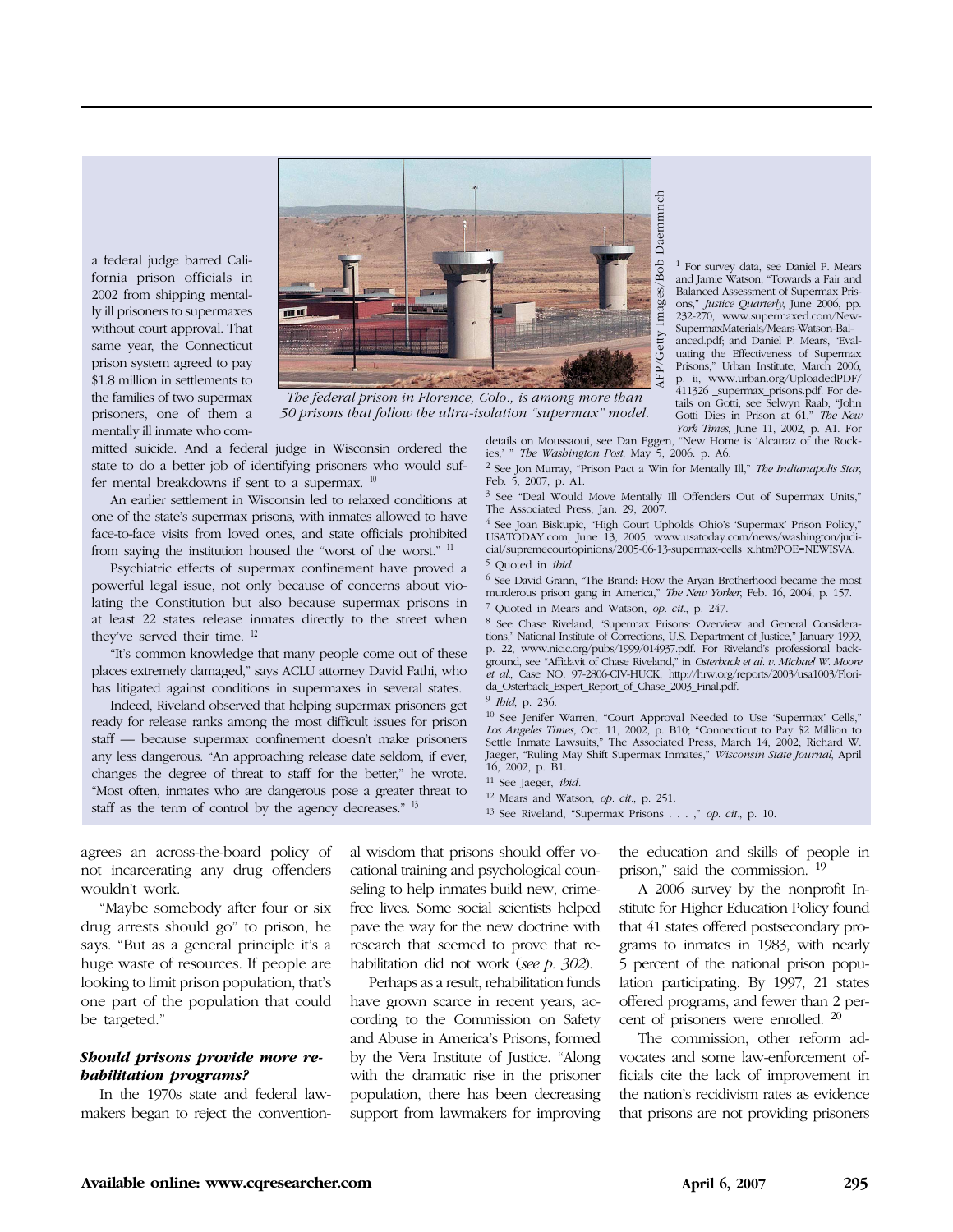# **Majority of Inmates Commit Nonviolent Crimes**

*Of 1.4 million inmates in state and federal prisons in 2003, more than half committed offenses considered nonviolent.*



the tools needed to change the behavior that got them locked up in the first place. "All the people we put in jail 10 years ago are now back, said Atlanta Police Chief Richard Pennington. "They come out of the system more hard-core than when they went in." <sup>21</sup>

But funding for rehabilitation programs remains a hard sell if the programs help prisoners get a college education. In 1994 when federal lawmakers learned that 27,700 state and federal prisoners were taking college courses from behind prison walls using federal Pell grants which provide indigent students with up to \$4,000 a year to help pay for college courses — Congress banned prisoners from the program.

"The honest and hard-working are being elbowed out of the way by criminals," said Sen. Kay Bailey Hutchison, R-Texas, who sponsored the ban. "Prisons exist for the protection of society, not the comfort and convenience of criminals." <sup>22</sup>

Some prison administrators, not generally considered a liberal interest group, decried the result. "By making life tougher for the average prisoner, they're also

making it tougher for us to run the prison," said John Whitley, who had recently retired as warden of the Louisiana State Prison at Angola. "They're taking away the one thing that keeps many of these prisoners peaceful: hope." <sup>23</sup>

Advocates of educational rehabilitation like Vera Institute executive director Jacobson, who was trained as a sociologist, say the research is "pretty conclusive" in showing that "the more education you have when you leave [prison], the better off you're going to be. It's not in dispute."

"You'll be safer, and you'll wind up spending less money," Jacobson continues, "because you'll have fewer people going back to prison."

But Roy Pinto, vice president of the Pennsylvania State Corrections Officers Association, disputes Jacobson's conclusion. "We tried that here in Pennsylvania," he says. "We used to give them Penn State degrees, but we had one of the highest recidivism rates in the country. That ought to tell everybody something." Pinto also serves as vice-chair of Corrections USA, a federation of 20 correctional officer unions in 15 states.

Pennsylvania abolished college courses for prisoners in 1998. At the time, 400 of the state's 35,075 prisoners were taking college correspondence courses, half the number that had been doing so before the Pell Grant ban. <sup>24</sup>

But Pennsylvania kept providing vocational and basic education courses that could lead a prisoner to qualify for a general education diploma, or GED. "I think every state should do that, because you'd be surprised at how many people in prison can't read or write; if you can't read or write you can't support yourself honestly," Pinto says. But, as for college, he says, "If I've got to pay for my kid to go to college, why should I be paying for someone who couldn't follow the law?"

That's an appealing argument, education advocates acknowledge. But they insist that it doesn't settle the question. "Everybody in the United States, should be able to have access to education — including people behind bars," says Jamie Fellner, director of U.S. programs for Human Rights Watch, a New York-based international investigative and advocacy organization that has critically examined American penal policy and prison conditions.

Fellner says Americans should "get over the 'We're supposed to be punishing them,' attitude," because promoting a smoother re-entry into society saves public money. "None of this is about coddling."

But many in the law-enforcement community disagree. "Rehabilitation happens when people examine their lives," says Bradley, the Texas district attorney and a prominent law-and-order conservative. "We can give them support, but, fundamentally, all the choices that have to be made are individual choices."

Similar reasoning has led some state governments to pick religious organizations to run rehabilitation programs that take a "faith-based" approach to helping convicts turn their lives around. In past decades, the Nation of Islam developed a reputation for working with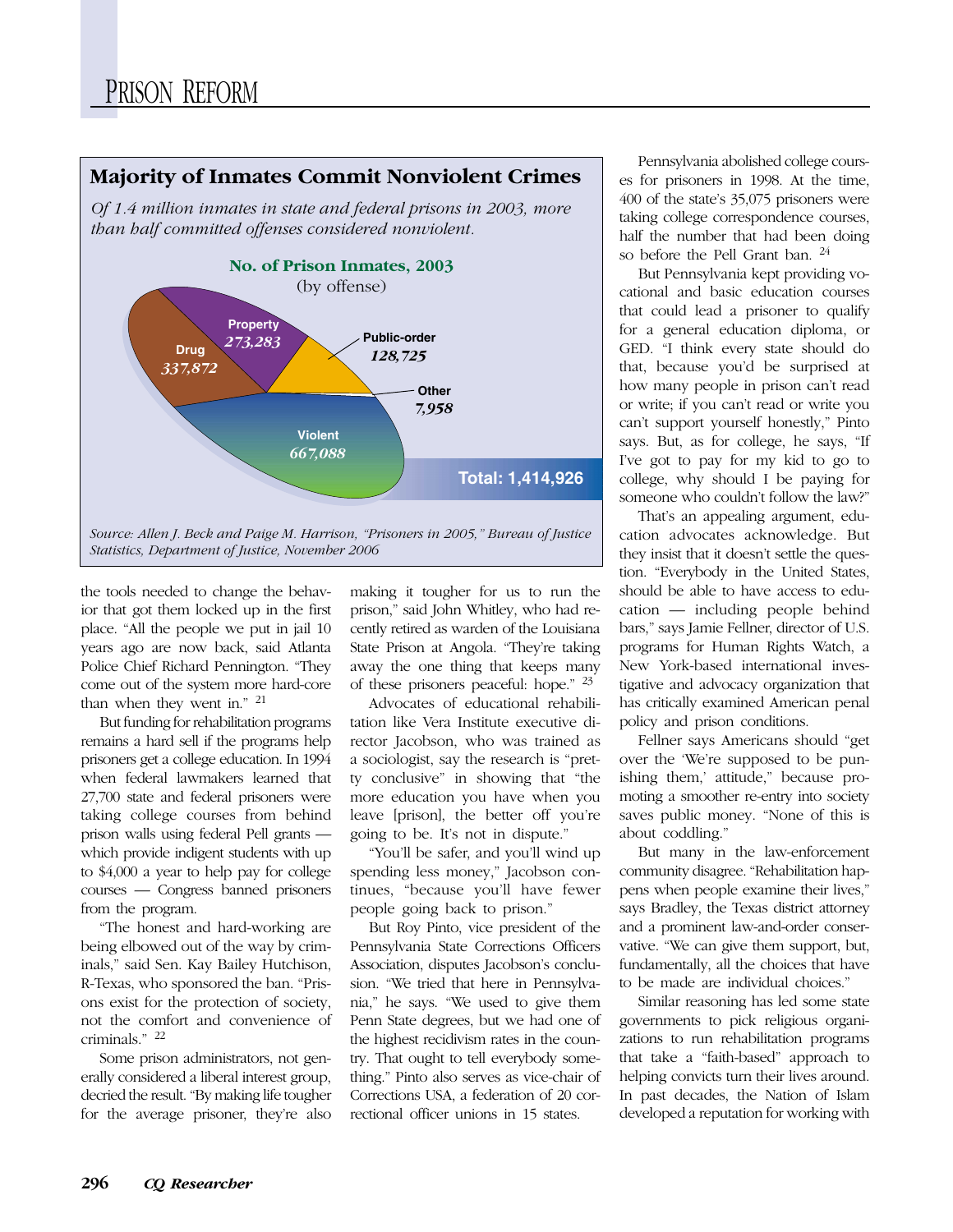African-American prisoners; Malcolm X was the organization's most famous religious rehabilitation success story. <sup>25</sup>

In this decade, Prison Fellowship Ministries (PFM) has become the biggest and best-known faith-based rehabilitation organization, with programs in 50 states and 110 countries. The evangelical Christian organization, praised by President George W. Bush, was founded in 1976 by ex-Watergate felon Charles W. Colson. Increasingly, PFM is turning to private funding for its programs because courts have been frowning on public funding for activities that require acceptance of specific religious doctrines as an integral part of the program.

U.S. District Judge Robert W. Pratt ruled last June that the PFM-affiliated InnerChange Freedom Initiative at the Newton Correctional Facility in Iowa violated the constitutional ban on government preference for one religion over another. He didn't dispute that program participants may have benefited, but he cited testimony by prisoners of other faiths, including a Catholic inmate, who said they couldn't reconcile the program with their own beliefs. "It cannot be permissible to force taxpayers to fund such an enterprise," Pratt ruled. InnerChange received \$1.5 million in public funding, which Pratt ordered repaid to the state. <sup>26</sup>

InnerChange is appealing the ruling, which came in a lawsuit by Americans United for the Separation of Church and State. <sup>27</sup>

Advocates of Christian rehabilitation say participants undergo a moral transformation that results in lower recidivism rates. The programs produce "dramatic results in changing the lives of hardened criminals and stopping the revolving door of crime," said PFM president and former Virginia Gov. Mark Earley. <sup>28</sup>

According to PFM, a 2002 study showed faith-based prison programs produce significantly lower recidivism rates than vocation-based programs — 16 percent vs. 36 percent, and a 2003 University of Pennsylvania study found that

## **Sexual-Violence Allegations Rise**

*Two years after the 2003 Prison Rape Elimination Act was enacted — requiring collection of national statistics on the problem — state prisons reported an increase of more than 1,000 allegations of sexual violence between 2004 to 2005. Allegations declined at federal and private prisons and jails, but experts say many rapes go unreported. Only 15 percent of all 2005 allegations were substantiated by correctional authorities.*



*Correctional Authorities, 2005," Bureau of Justice Statistics, July 2006*

graduates of InnerChange in Texas were 50 percent less likely to be rearrested, and 60 percent less likely to be re-incarcerated than a control group. <sup>29</sup>

But skeptics point out that faith-based rehabilitation programs often are the only ones offering follow-up care and job counseling for ex-inmates. They say lower recidivism rates could be less the result of the Christian message than the influence of extra family time allowed for participants or the fact that they are handpicked for the programs.

In addition, Todd R. Clear, a professor of community justice and corrections at John Jay College of Criminal Justice in New York, noted that religious programs in Florida prisons revealed another advantage that faith-based rehabilitation often enjoys. The state has "systematically over the last decade made prison time nasty time," he told *The Washington Post.* "But then they say private individuals can set up other types of facilities with amenities that make much more comfortable places to do time, and all you have to do is give your life to Jesus Christ." <sup>30</sup>

On the non-religious rehabilitation front, many law-enforcement officials, including Texas District Attorney Bradley, would like to see more money spent on drug and alcohol treatment. "It's the only form of rehabilitation that has a provable track record of success," Bradley says. But legislators have been so stingy with funding that "most of the time prisoners get paroled without having gotten treatment."

The Vera Institute commission found the same shortage of drug treatment nationwide. "The wait for treatment often outlasts a prisoner's sentence," the commission said.

Martin, the Texas-based prison consultant, says prisoners often need both types of rehabilitation programs. The most effective tool against recidivism, he says, is "real-world education giving them a skill — along with actual drug treatment."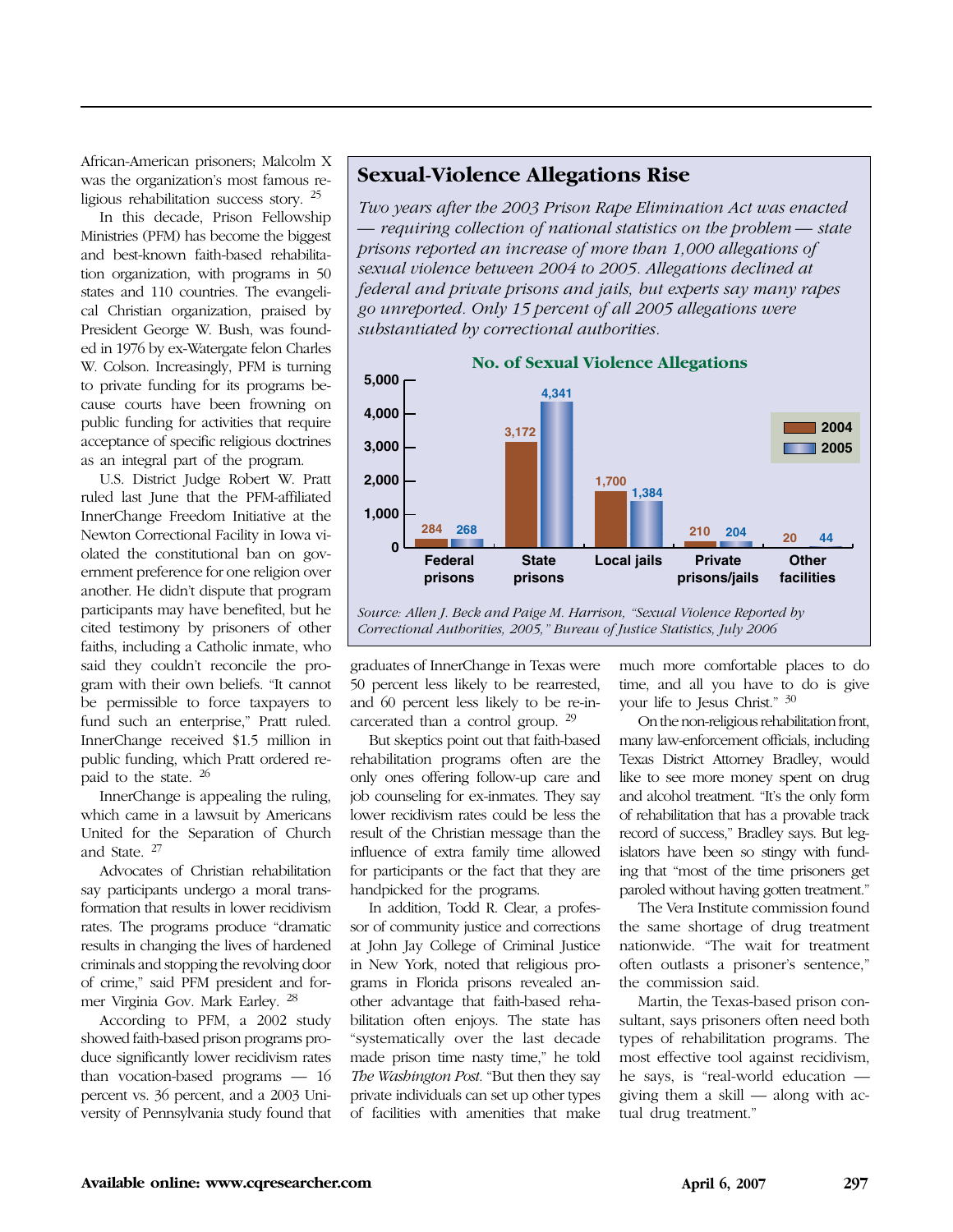Based on his 35-year experience with convicts and drug users, he says, "education can open up a wonderful world" for many. "Once they learn they can read a sentence and comprehend it, it works miracles."

#### *Should prisoners be better protected against rape?*

For decades, prison rape was the crime that dared not speak its name, at least in the halls of Congress and similar venues. By contrast, books and movies about prison frequently depicted rape — especially of male prisoners by fellow inmates — as an inescapable part of prison life. "Oz," a former HBO TV series, was a particularily terrifying example.

Now, the secrecy and shame that shrouded prison rape are eroding.

"My rectum bled for several days, but I was too afraid to come forward, even to see a doctor," former prisoner T. J. Parsell told the Prison Rape Elimination Commission in 2005. "I was too terrified [that] I'd have to explain what had happened. . . . Everyone knew that snitches were killed." <sup>31</sup>

The unusual public hearing on prison rape was mandated by the Prison Rape Elimination Act (PREA), passed by Congress in 2003. The law ordered the Justice Department's Bureau of Justice Statistics to conduct annual reports on the frequency of prison rape and in which institutions it is most common. It also created the nine-member Prison Rape Elimination Commission to study the effects of rape on individuals, prisons and society — including the impact of prison rape in spreading HIV — and to devise standards on how to investigate sexual assaults and protect inmates from rape. <sup>32</sup>

"Everyone has come to understand that a prison sentence in the United States should not include rape as added punishment," Rep. Frank R. Wolf, R-Va., a co-sponsor of the bill, said after its passage. <sup>33</sup>

In the years leading up to the PREA enactment, an uptick in the number of middle-class drug prisoners — with friends, relatives or parents on the outside played a role. "One medium that's available to middle-class America is the Internet," says Ron McAndrew, former warden of the Florida State Prison in Raiford. "If they get a call from their son's bunk partner and he says, 'They hauled your son out of the dormitory last night, and he was bleeding badly,' they'll be sending an e-mail the next morning saying, 'I demand to know what's going on.' "

Concern over prisons as a growing source of HIV infection added to the concern. And the simple overwhelming force of numbers added to the ranks of convicts, ex-convicts and others willing to speak out about an ugly subject. A groundbreaking, 378-page report by Human Rights Watch in 2001 — "No Escape: Male Rape in U.S. Prisons," played a role as well. <sup>34</sup>

According to the Bureau of Justice Statistics' most recent report issued under the 2003 law, 6,241 incidents of sexual violence allegedly occurred in the nation's prisons and jails in 2005 — up from 5,386 in 2004. Investigators were only able to substantiate 855 of the allegations, which ranged from rape to staff sexual "misconduct" with an inmate. <sup>35</sup>

The report found that allegations of sexual violence had gone down at federal, local and private institutions since 2004 but had increased dramatically at state prisons — from  $3,172$  to  $4,341$ . And that's just the number of rapes that get reported, the report said.

"Due to fear of reprisal from perpetrators, a code of silence among inmates, personal embarrassment and lack of trust in staff, victims are often reluctant to report incidents to correctional authorities," said the report. <sup>36</sup>

The report found that in substantiated incidents of inmate-on-inmate rape the victim was placed in protective custody 49 percent of the time, while the perpetrators were arrested or prosecuted 58 percent of the time. In substantiated cases involving sexual misconduct with a prisoner by staff, the employee was discharged, fired or resigned 82 percent of the time and were arrested or prosecuted 45 percent of the time.

Some states are stepping up antirape efforts. During training sessions for prison staff in Pennsylvania, prisoner Keith DeBlasio, 39, told participants his HIV infection resulted from rape at a federal prison in Milan, Mich., where he was serving time for interstate trafficking of forged securities and fraudulent use of a credit card. "In Pennsylvania, there's a lot less of this attitude of, 'You brought it on yourself, or, 'You're not telling the truth,' " DeBlasio says in an interview. "It's a really progressive system; I was amazed."

Prison-reform advocates who hailed enactment of the PREA, however, say another federal law blocks prisoners' and relatives' attempts to sue prisons for allegedly failing to protect inmates from rape. The 1996 Prison Litigation Reform Act (PLRA) bars prisoners from filing federal lawsuits over prison conditions until available administrative remedies "are exhausted" — legalese for first going through all reporting and grievance procedures. <sup>37</sup>

Margo Schlanger, a law professor at Washington University in St. Louis who specializes in prisoner-rights law, says the so-called exhaustion provision does not take into account fear of retaliation. "If you've been raped by a staff member, often the person you have to complain to is that staff member or their shift supervisor," she says. "And many systems have tight [reporting] deadlines, which can be as few as two days. When people are traumatized, it often takes them a while to be able to report."

Hart of the Philadelphia District Attorney's office, who helped draft the PLRA, counters that the exhaustion requirement does not prohibit lawsuits. "It just requires that you raise the matter first with prison officials," she says. "Prison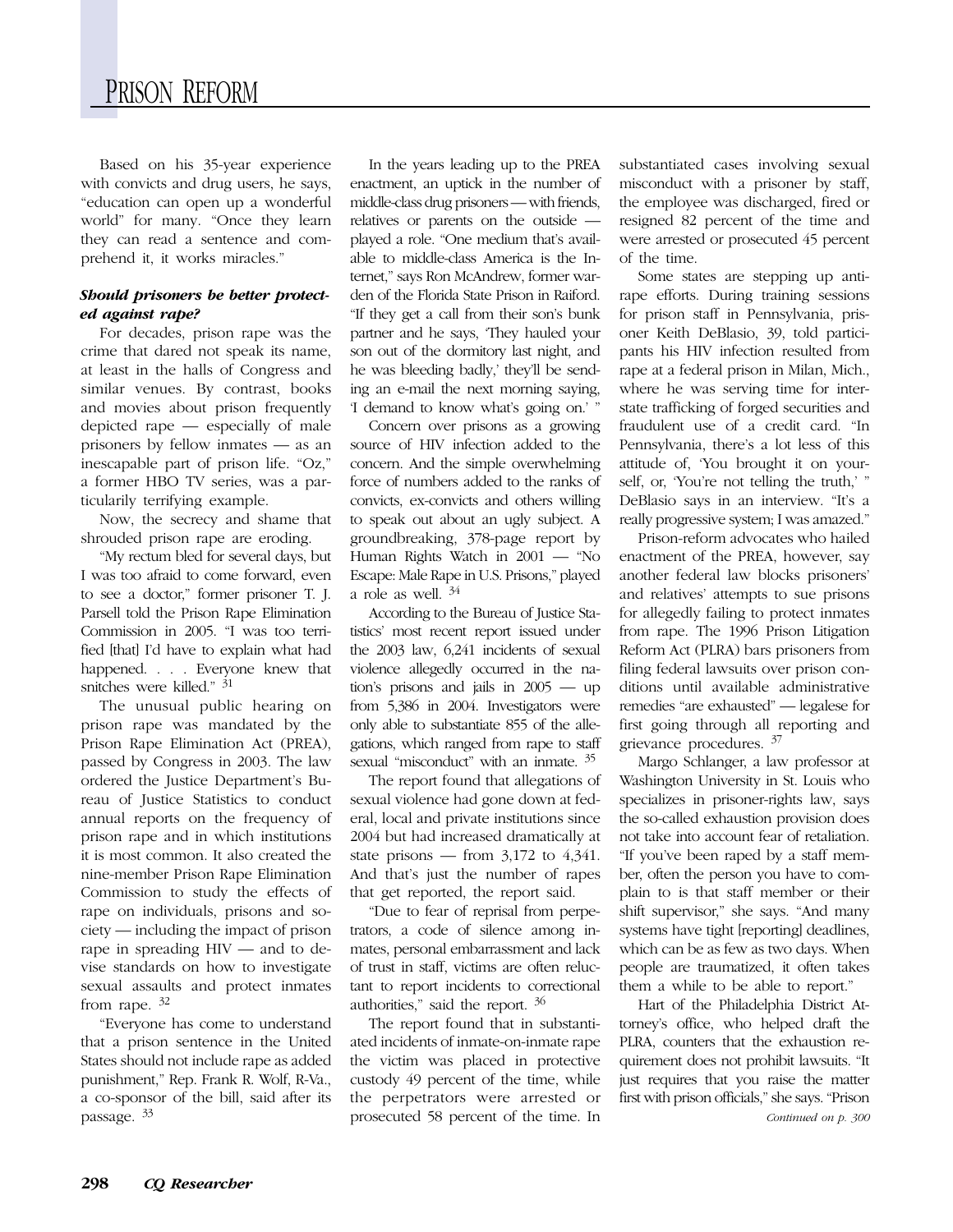

# *1970s-1980s*

*Rehabilitation falls out of favor, replaced by long sentences and isolation from society.*

#### *Sept. 13, 1971*

State troopers storm the New York state prison at Attica to put down an inmate takeover; 43 people are killed, including 11 hostages. Inmates demanded better medical care and food, among other changes.

#### *1973-1974*

Massachusetts and New York pass tough new laws imposing mandatory-minimum terms for drug offenses and gun possession.

#### *April 1974*

Sociologist Robert Martinson challenges the value of prison rehabilitation programs.

#### *1976*

Federal judge takes over Alabama prison system, ruling its "rampant violence and jungle atmosphere" violate the constitutional ban on cruel and unusual punishment.

#### *Feb. 2-3, 1980*

Inmates kill 33 fellow prisoners, some identified as "snitches," during an uprising at the New Mexico state prison at Santa Fe.

#### *1984*

In the first of a series of measures, the Sentencing Reform Act sets tough federal sentencing guidelines to reverse past "undue leniency."

#### *1985*

U.S. jail and prison population reaches 750,000, up from 330,000 in 1972.

#### *1989*

First "drug court" opens in Miami, offering supervised drug treatment as an alternative to incarceration.

# *1990s Surge in violent*

*urban crime during late-'80s crack epidemic triggers wave of harsh anti-crime laws including mandatory sentencing and "three-strikes" policies.*

#### *1991*

U.S. Supreme Court upholds Michigan law requiring mandatory life sentence for possessing more than  $650$  grams — nearly 23 ounces — of cocaine.

#### *1993-1994*

Voters in Washington and then California approve "three-strikes" laws requiring up to life in prison for the third serious offense — which can include property crimes such as burglary and car theft. Eventually, 26 states adopt such laws.

#### *1994*

Congress bans Pell Grants for prisoners' college courses.

#### *1996*

Prison Litigation Reform Act restricts prisoners' federal civil rights lawsuits to stop "frivolous" litigation.

•



#### *2000*

California voters approve a law offering drug treatment instead of incarceration to first- and secondtime drug offenders.

#### *2002*

Federal judge prohibits California from transferring mentally ill prisoners to "supermax" prisons, where inmates live in virtually total isolation.

#### *2003*

Congress passes and President George W. Bush signs the Prison Rape Elimination Act (PREA).

#### *2004*

Bush calls for a "second chance" for people released from prison.

#### *2005*

Violent crime nationwide rises 2.3 percent over previous year. . . . U.S. jail and prison population increases 700 percent since 1970, to 2.2 million inmates.

#### *2006*

Congress defeats "Second Chance Act" providing assistance to newly released prisoners. . . . Federal judge declares a faith-based prison rehabilitation program unconstitutional.

#### *Feb. 14, 2007*

Pew Charitable Trusts project the national prison population will increase by 192,000 inmates by 2011.

#### *Feb. 18, 2007*

Two Texas newspapers reveal systematic sexual abuse and brutality — and official indifference — at the state's youth prisons.

#### *Feb. 20, 2007*

California judge concludes that California prisons are in "crisis" but rejects an attempt by Gov. Arnold Schwarzenegger to transfer 5,000 to 7,000 prisoners out of state.

#### *March 2007*

Sentencing Project reports that 22 states have changed sentencing laws or parole-probation procedures over the past two years in order to lower incarceration rates. . . . "Second Chance" bill reintroduced, approved by House subcommittee.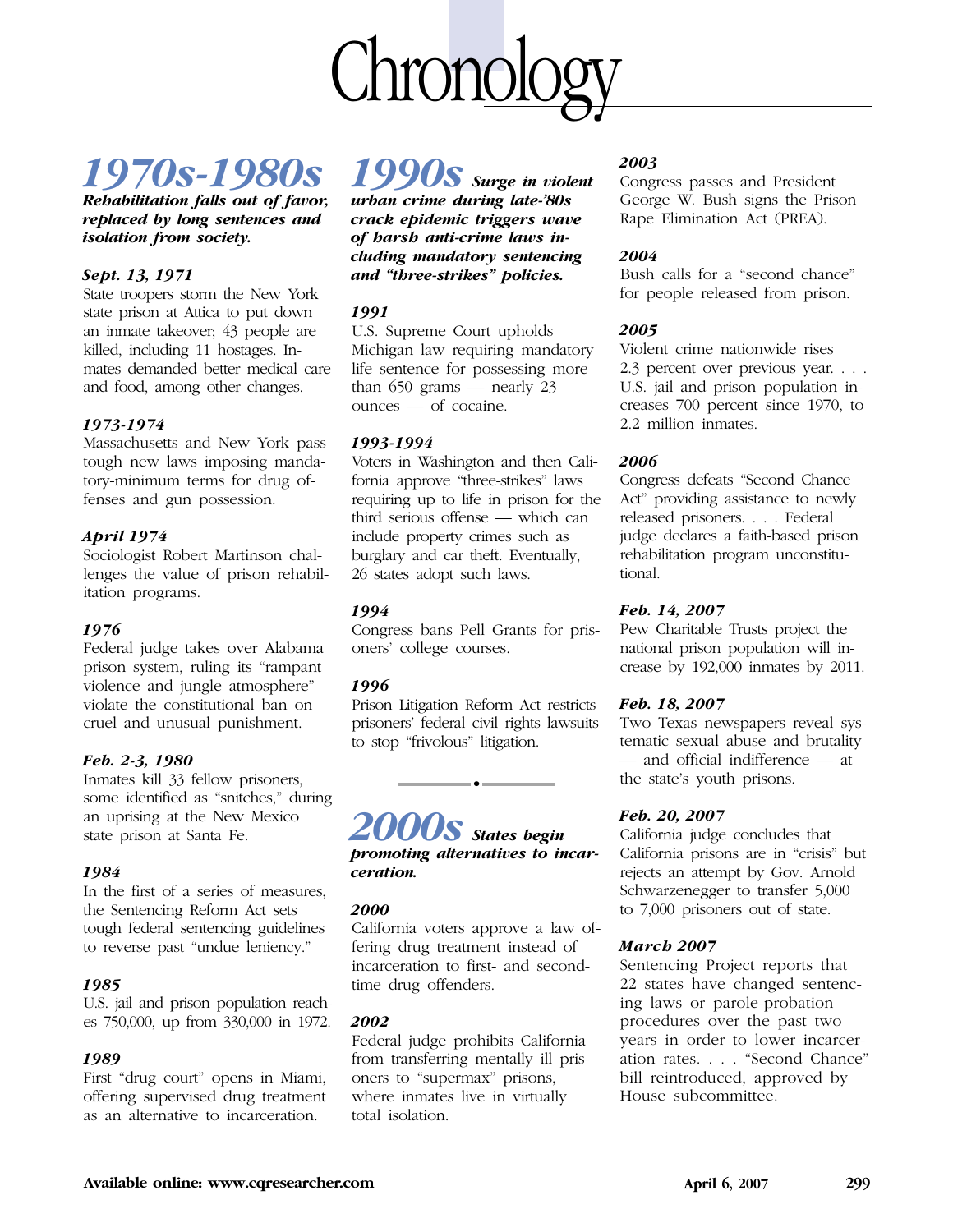# Brutality Revealed at Texas Youth Facilities

*Officials implicated in widespread abuses*

Revelations of staff sexual abuse and brutality at Texas youth facilities have erupted into a full-scale scandal.<br>Accounts of beatings and rapes of young inmates have surfaced along with clear evidence that authorities kne youth facilities have erupted into a full-scale scandal. Accounts of beatings and rapes of young inmates have surfaced along with clear evidence that authorities knew about the assaults — as well as prisoner-on-prisoner violence — but didn't stop them.

Since the disclosures about Texas Youth Commission (TYC) prisons began in February, Republican Gov. Rick Perry has fired the agency's executive director; two other high-level employees were sacked; the commission's entire board resigned and a youth prison director has been arrested for lying to police. In addition, as many as 1,000 youths could be freed if investigators find they were wrongly blocked from release. Under Texas law, most young people don't serve fixed sentences and are released when they're deemed worthy of return to society.

The governor has appointed a former prosecutor to oversee an investigation of the entire TYC system, which is responsible for about 4,000 young people in 24 facilities for offenses ranging from burglary and drug crimes to assault. The commission also contracts with private firms who run 19 other detention centers.<sup>2</sup>

By late March, about 100 investigators reporting to the governor's "special master," Jay Kimbrough, had opened 1,100 investigations; 282 have been closed so far with no action. The leading allegations include sexual misconduct between staff and inmates, and staff-on-inmate violence.  $3$ 

While the conditions in Texas may be especially scandalous, violence and abuse also have been surfacing in other states,

shining a spotlight on youth detention institutions that tend to be overlooked in discussions of national prison policy. More than 109,000 youths were being held in detention facilities in 2003 (the most recent figures available). Because youth facilities generally embrace the doctrine of rehabilitation, episodes of brutality and exploitation seem all the more shocking. 4

Over the past several months alone:

- Seven guards and a nurse from a now-closed "boot camp" for young people in trouble in Panama City, Fla., were charged in November with aggravated manslaughter on a child. The 14-year-old victim died after he was beaten following his collapse during a run. The beating was videotaped. $5$
- A 15-year-old inmate in Johnstown, N.Y., died on Nov. 18, 2006, after being restrained face-down by guards handcuffing him. A medical examiner ruled the death a homicide, but a district attorney said the death was unintentional.<sup>6</sup>
- Ohio youth officials in January settled a class-action lawsuit filed on behalf of teenagers who said they were brutalized by guards in 2003-2004. One allegedly sexually assaulted a 17-year-old girl on suicide watch; another allegedly choked an 18-year-old boy into unconsciousness. 7
- The U.S. Justice Department sued Oklahoma in December over conditions at a juvenile detention center near Tulsa where allegations included sexual contact between detainees and staff, staff-on-detainee violence and multiple suicide attempts by detainees. <sup>8</sup>

#### *Continued from p. 298*

officials want to know what's going on in their prisons. In a good correctional system, grievances alert you to problems early on so you can fix them."

Prisoners'-rights advocates also complain that under another PLRA provision prisoners must show proof of "physical injury" before they can file a federal civil action — even if they are charging mental or emotional injury suffered while in custody. Not all courts require such a showing in cases in which a prisoner for instance — does not allege he was beaten to make him submit to rape.

But Federal Magistrate Judge John M. Roper Sr., of Gulfport, Miss., invoked the provision when he dismissed a lawsuit last year by an ex-prisoner claiming he'd been raped by a jail guard. "The prisoner did "not make any claim of physical injury beyond the bare allegation of sexual assault," Roper wrote. <sup>38</sup>

Thus, says Vera Institute Washington director Alexander Busansky, "if you are compelled to have sex with someone but there's no physical injury, you have no redress." Busansky, a former New York City and federal prosecutor who specialized in cases of excessive use of force by police and corrections officers, is helping draft the rape-protection standards being developed by the Prison Rape Elimination Commission.

Still, Texas District Attorney Bradley is skeptical about many prisoners' rape allegations. "Certainly there's a fair number of people in prison who lie about anything to get out or to sue somebody," he says. "I see lots and lots of perjury in affidavits to try to get sentences undone. I've prosecuted inmates for that."

Bradley says he does not excuse rape, but "If you create a harsh environment, you're going to have harsh consequences. It's not acceptable, but it is a reality."

# CKGRC

# **Takeover at Attica**

Afour-day prisoner takeover of the New York state penitentiary at Attica in 1971 led to a national debate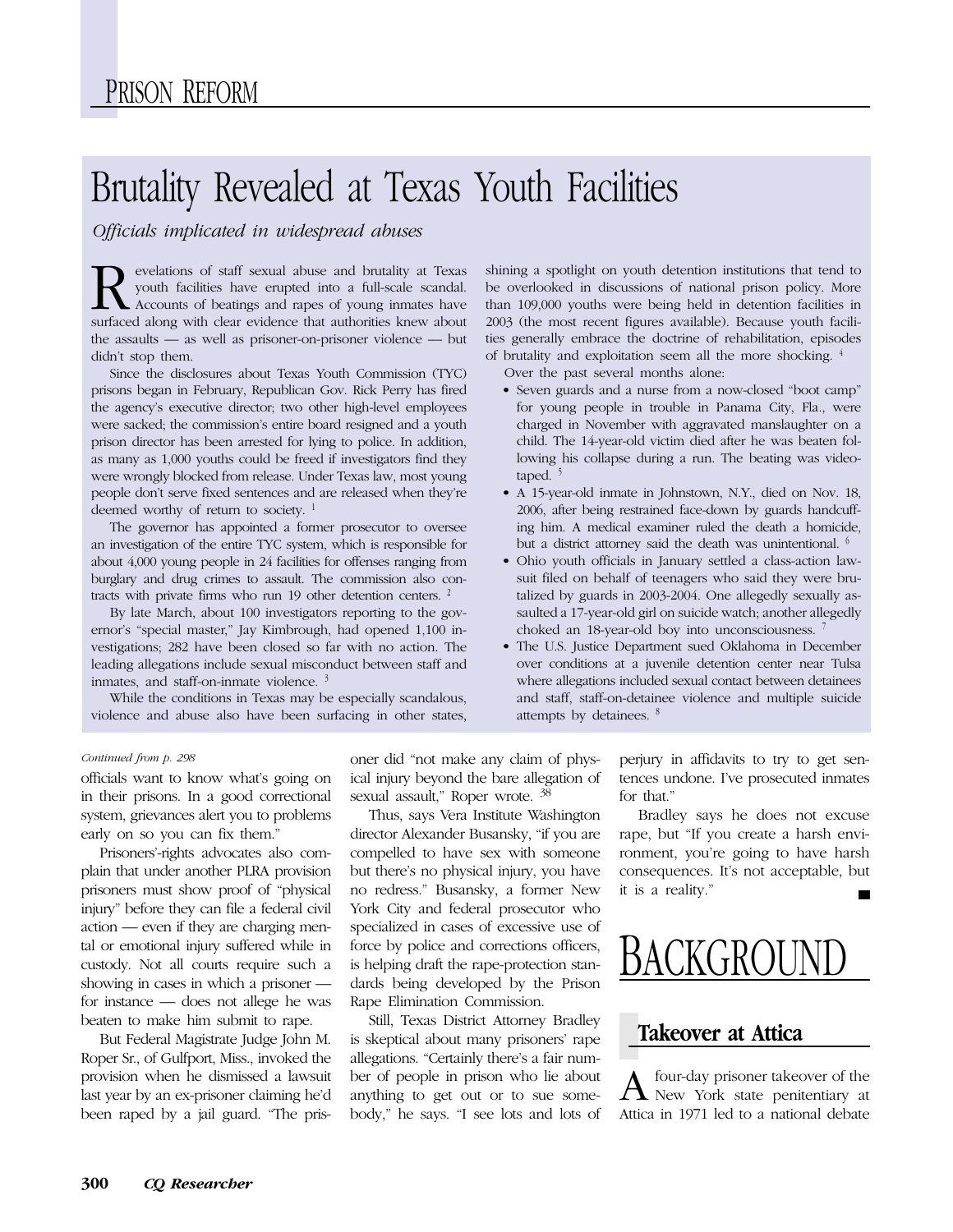• Arkansas in November canceled a contract with a firm running a youth prison after learning that staffers were injecting detainees with sedatives, often without prescriptions. 9

Steve J. Martin, a Texas-based prison consultant, sees a connection between treatment of juveniles and adults. "Many of us in the business believe we're in a mean season," he says. "Whatever happens in the adult system has a trickle-down effect. We demonize inmates, even the youth. And as you do, the measures which you use to control them reflect that."

In Texas, the *Dallas Morning News* and the *Texas Observer*, a muckraking bimonthly, broke the first stories on mistreatment of prisoners and officials' failure to act.

State legislators leapt on the issue, obtaining testimony from some of the key players, including a Texas Ranger who had turned up evidence of crimes against youth during a 2005 investigation at the West Texas State School but couldn't get a prosecutor to file charges. Brian Burzynski told a legislative committee he told a district attorney (D.A.) in 2005 that two senior staff members of the facility were forcing male students into sex, but the official took no action. And the state attorney general's office said it couldn't step in without a request from the D.A.

"I saw kids with fear in their eyes, kids who knew they were trapped in an institution where the system would not respond to their cries for help," Burzynski testified on March 8. "I promised each of those victims I would do everything in my power as a Texas Ranger to ensure justice would be served. . . . I can only imagine what the students think about the

ranger who was unable to bring them justice." <sup>10</sup>

The D.A., Randall Reynolds, recently offered an explanation for failing to act. He blamed a "breakdown in communications." <sup>11</sup>

 $4$  For youth detention statistics, see Howard N. Snyder and Melissa Sickmund, "Juvenile Offenders and Victims: 2006 National Report," Office of Juvenile Justice and Delinquency Prevention, Department of Justice, March 2006, p. 197, http://ojjdp.ncjrs.org/ojstatbb/nr2006/index.html. For adult statistics, see "Public Safety, Public Spending: Forecasting America's Prison Population 2007-2011," Pew Charitable Trusts, February 2007, p. 29, www.pewtrusts.com/pdf/PSPP\_prison\_projections\_0207.pdf.

<sup>5</sup> See Alex Leary, *et al.*, "8 Charged in Teen's Boot Camp Death," *St. Petersburg Times*, Nov. 29, 2006, p. A1.

<sup>6</sup> See Cassi Feldman, "States Facilities' Use of Force is Scrutinized After a Death," *The New York Times*, March 4, 2007, p. 29.

<sup>7</sup> See Carrie Spencer Ghose, "Ohio Youth Prisons to Offer Juveniles Access to Attorneys," The Associated Press, Feb. 3, 2007.

<sup>8</sup> See Josh Rabe, "Feds Sue State Over Juvenile Site," *The Oklahoman*, Dec. 16, 2006, p. A18.

<sup>9</sup> See Amy Upshaw, "Arkansas Fires Firm Running Youth Lockup," *Arkansas Democrat-Gazette*, Nov. 4, 2006.

<sup>10</sup> Quoted in Emily Ramshaw, "Prisons Rife with Physical Abuse," *Dallas Morning News*, March 9, 2007, p. A1.

<sup>11</sup> Quoted in Doug J. Swanson, "Youth Jail Sex Inquiry Revived," *Dallas Morning News*, Feb. 20, 2007, p. A1.

about prison policy. The uprising began on Sept. 9, when about 1,200 of the prison's 2,245 inmates seized 39 guards and civilian employees — and most of the institution itself. 39

The rebellion in the predominantly African-American facility came at a time when black prisoners, especially in California and New York, were becoming politically radicalized, seeing their imprisonment as evidence of systematic repression of blacks. Ironically, the uprising followed a series of liberalization efforts by a new prison boss, who had expanded visiting and mail privileges, provided pork-free meals for Muslim prisoners and lessened censorship of inmates' mail.

"His actions had angered many staff members and raised inmates' expectations to a level that would be difficult to meet," historian Scott Christianson wrote decades later.  $40$ 

During the takeover, a prisoner committee demanded 28 improvements in prison conditions. Rebellion leaders also insisted the warden be ousted and that all prisoners participating in the uprising be granted amnesty and passage to a "non-imperialistic" country.

New York Gov. Nelson A. Rockefeller rejected all the demands, and ordered the State Police to retake the facility. On Sept. 13, a helicopter-supported assault quelled the uprising; 32 prisoners and 11 hostages died; some inmates had been killed by other inmates. A prison official's statement that the prisoners had killed nine of the 11 hostages turned out to be false.

A year after the uprising was crushed, a state commission appointed by Rockefeller concluded the police operation had been poorly planned and was followed by organized, systematic beatings of prisoners — hundreds of whom were made to crawl naked over broken glass. More important from a national perspective, the commission said injustices and mismanagement that gave rise to the rebellion weren't confined to Attica.

"Attica is every prison, and every prison is Attica," the commission concluded. <sup>41</sup>

After decades of lawsuits by prisoners and guards (and their survivors) who'd been injured in the uprising or the police assault, or both, New York settled the prisoners' lawsuits with an \$8 million payment to be divided among 500

<sup>1</sup> See Emily Ramshaw, "Hundreds May be Freed from TYC," *Dallas Morning News*, March 24, 2007, p. A1.

<sup>2</sup> See Ralph Blumenthal, "Complaints Flood Texas Youth Hotline," *The New York Times*, March 26, 2006, p. A14; and Texas Youth Commission Web site, www.tyc.state.tx.us. See also Emily Ramshaw, "TYC director outlines reforms," *Dallas Morning News*, March 17, 2007, p. A1.

<sup>3</sup> See Blumenthal, *op. cit.*; and Ramshaw, *op. cit.*, March 24, 2007.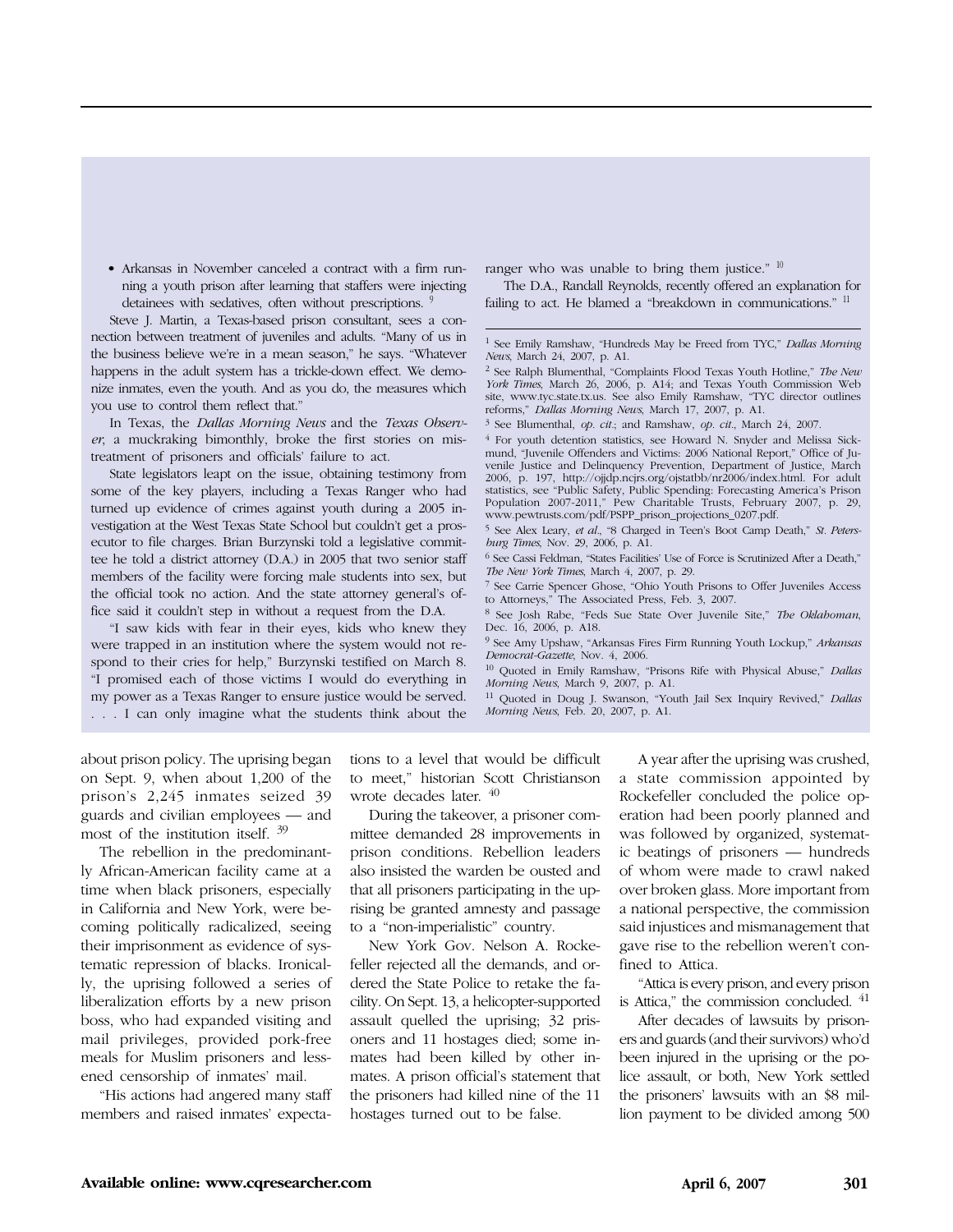

*African-Americans accounted for nearly 40 percent of the nation's 1.5 million state prison inmates in 2005 — the largest ethnic/racial group — followed by whites and Hispanics.*



prisoners and their relatives. U.S. District Judge Michael Telesca of Rochester, N.Y., who divided the money, said prisoners beaten during the retaking had been treated "like garbage." <sup>42</sup>

# **Throw Away the Key**

t a time when rising crime was raising public fears, the Attica rebellion seemed to confirm the view that prisoners were dangerous people who should be dealt with harshly.

By the end of the 1960s, crime had become a major political issue after an uptick in crime accompanied the decade's social and political turbulence. By 1975, the serious-crime rate had more than doubled over the 1960 rate — to  $5.3$  crimes per  $100,000$  population. <sup>43</sup> State and federal politicians competed with one another to introduce ever-tougher proposals raising sentences and building more prisons.

Meanwhile, politicians and officials began discarding the idea that prisons should aim to rehabilitate prisoners through therapy by psychologists and social workers. "There is little or no evidence that correctional 'treatment' programs will work," *Corrections Magazine*, a (now-defunct) publication reported in 1975, summing up the consensus at the time among law-enforcement professionals. <sup>44</sup>

Research by some academics — including some left-leaning ones — helped propel this harder-nosed approach. In 1974, sociologist Robert Martinson of City University of New York published articles in both the influential neoconservative magazine *The Public Interest* and in the liberal journal *The New Republic.* "The present array of correctional treatments has no appreciable effect — positive or negative — on the rates of recidivism of convicted offenders," he wrote in the latter. <sup>45</sup>

Martinson, whose writings reflected a left-liberal perspective, was writing in the context of the "indeterminate" sentencing that prevailed at the time. In effect, many prisoners remained confined until they could show they had been rehabilitated.

Five years later, Martinson changed his mind about rehabilitation. "Some treatment programs do have an appreciable effect on recidivism," he wrote in a 1979 article in the *Hofstra Law Review.* Specifically, he said, "individual psychotherapy, group counseling, intensive supervision and what we have called individual/help (aid, advice, counseling)," proved effective in many cases. <sup>46</sup>

But by that time, the law-and-order policy shift had acquired unstoppable momentum. "For far too long, the law has centered its attention more on the rights of the criminal than on the victim of the crime," President Gerald R. Ford said in a 1975 statement to Congress in which he urged enactment of "mandatory minimum" sentences. "It is high time we reversed this trend." <sup>47</sup>

Even before that, some states had begun establishing mandatory minimum sentences for some crimes, including minor drug offenses. The most wellknown was New York's Rockefeller Drug Law of 1973. In Massachusetts, the 1974 Bartley-Fox Amendment mandated that anyone possessing an unregistered handgun would serve a year in jail. <sup>48</sup>

# **New Mexico Savagery**

The Attica revolt had been marked<br>by a high level of prisoner organization and political consciousness. Inmates prevented hostages from being killed by other prisoners, and rebels' demands — while unrealistic — were rational and coherently explained. But a takeover of the New Mexico State Penitentiary at Santa Fe nine years later showed no aims beyond killing other prisoners. **\*** <sup>49</sup>

Prisoners tagged as informants — "snitches" — were special targets, though they accounted for only 13 of the 33 prisoners killed during the Feb. 2-3, 1980, uprising. The other victims seemed to have been targeted because they'd made enemies over unpaid gambling debts and the like.

The organizers were hardened troublemakers serving lengthy sentences who had been temporarily housed

<sup>\*</sup> Some guards also were badly beaten but survived.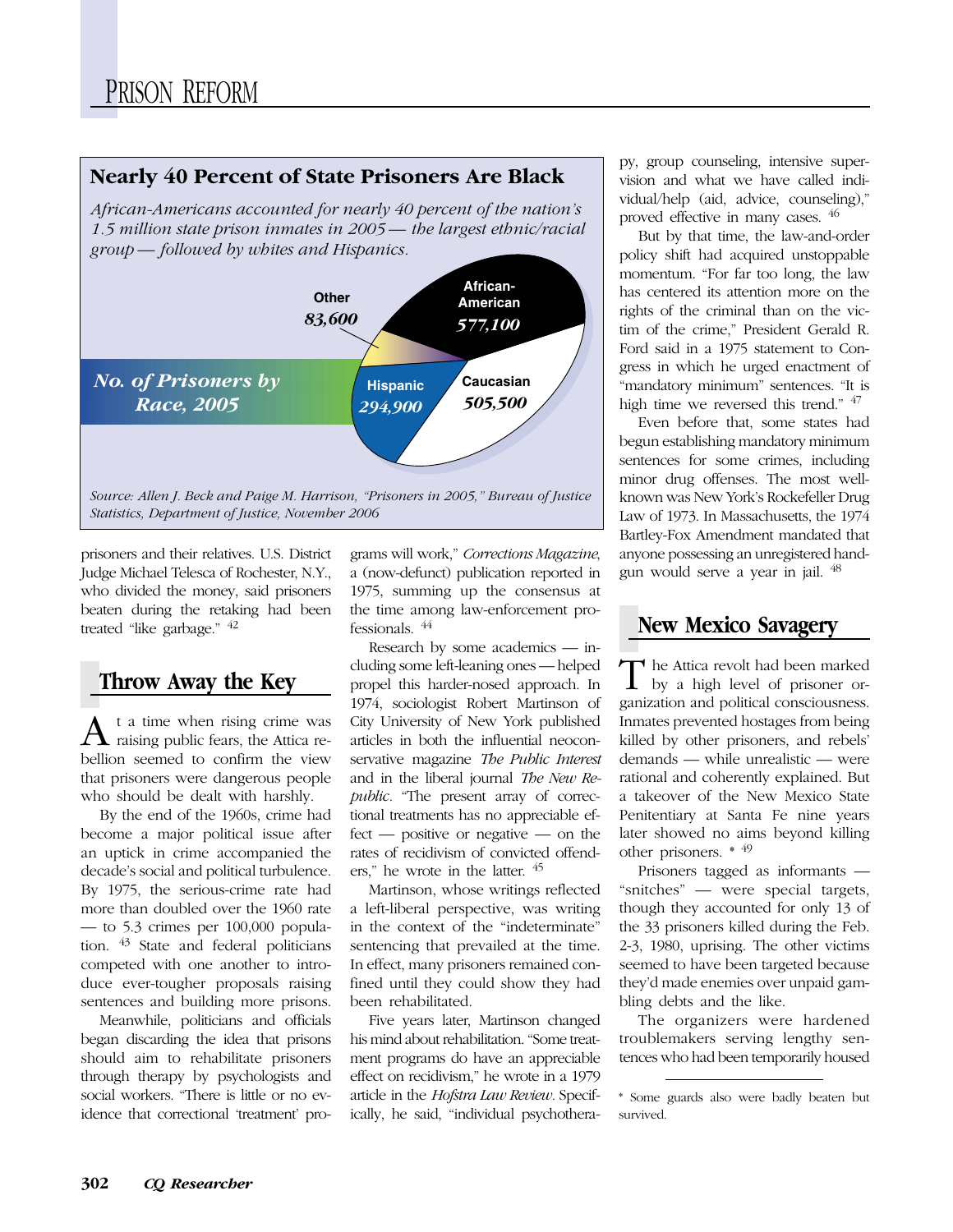in a lightly guarded dormitory while their own high-security cellblock was under repair. That fact came to light in the weeks after rioting prisoners surrendered, leaving the prison's interior a smoldering ruin. Bodies lay in corridors; the burned remains of one prisoner could be seen in the "protective custody" cell where he'd been confined —

for his own safety.

Documentary evidence soon surfaced that some prison staff had predicted the uprising — in writing and in great detail, down to the dormitory where it started — less than a month before it started. And, just two weeks before the uprising, national prison expert Raymond Procunier had warned publicly that overcrowding, understaffing and mismanagement had cre-

ated a disaster waiting to happen. New Mexico officials, Procunier wrote, were "playing Russian routlette with the lives of inmates, staff and the public." <sup>50</sup>

Though the New Mexico riot has faded from the public memory, it is embedded in the collective psyche of prison experts because of the powerful lesson it teaches about the consequences of ignoring danger signs.

# **'Jungle Atmosphere'**

I n the 1980s, a tough-on-crime trend took hold around the country. Congress passed the Sentencing Reform Act of 1984, which established minimum ranges for sentences federal judges were to follow in order to correct past patterns of "undue leniency." <sup>51</sup>

With state and federal sentencing laws now in place, prisoners were being locked up for longer periods of time.

Then a crack-cocaine epidemic hit the nation's cities in the mid- and late-1980s, sending crime rates soaring and driving a tough response from police, courts and lawmakers. In 1986 Congress passed the Anti-Drug Abuse Act, which — combined with new guidelines set by the National Sentencing Commission — re-



*Arkansas inmates being held for misdemeanors learn from Sheriff Pat Garrett, right, they may be released early due to jail overcrowding.*

sulted in sentences for crack trafficking that were three to six times longer than for equivalent crimes involving cocaine powder — a disparity that remains controversial because crack is mainly used by African-Americans. 52 In 1991, the U.S. Supreme Court upheld a Michigan law that imposed a life sentence without parole on anyone convicted of possessing more than 650 grams of cocaine. <sup>53</sup>

In penitentiaries, the population expansion put enormous pressure on both inmates and administrators. By 1980, the country was locking up 138 prisoners for every 100,000 people in the national population. By Dec. 31, 1987, that rate had soared to 228.

"Nationwide, we're still putting about 720 more inmates in prison each week than we're releasing," Allen F. Breed, of the National Council on Crime and Delinquency, a liberal Oakland, Calif.-based think tank, said in 1988. <sup>54</sup>

The overcrowding was affecting prisoner health and welfare. Between 1982 and 1983, overcrowding forced prison officials and federal judges to free prisoners early, in some cases releasing several hundred at a time in Alabama, Florida, Michigan and South Carolina. But prisons remained jammed past capacity in at least 40 states, with

> prisoners in 18 states sleeping on floors. <sup>55</sup>

In Alabama, the state prison system was under federal court supervision for 13 years, from 1976 to 1989, after a prisoner filed suit in 1971 claiming that at least six men had died in the prison hospital because of improper treatment. In 1976, U.S. District Judge Frank M. Johnson Jr. assumed control of the entire system after finding the "rampant violence and jungle atmosphere" in Alabama prisons met "any current judicial

definition of cruel and unusual punishment." <sup>56</sup>

But Alabama was no exception. Court orders or consent decrees covering entire state prison systems, major prisons or jails were in effect in nearly every state by 1994, according to the ACLU National Prison Project. <sup>57</sup>

Court orders covering entire systems, with judges supervising efforts to bring institutions into compliance with humane standards of confinement, were in place in Arkansas, Florida, Mississippi, New Mexico, Rhode Island, South Carolina, Tennessee, Texas and Puerto Rico. <sup>58</sup>

# **Congress Gets Tough**

I n 1986 jail conditions in Philadelphia<br>reached such a critical point that the city agreed with prisoners' lawyers to a court-imposed "cap" on population.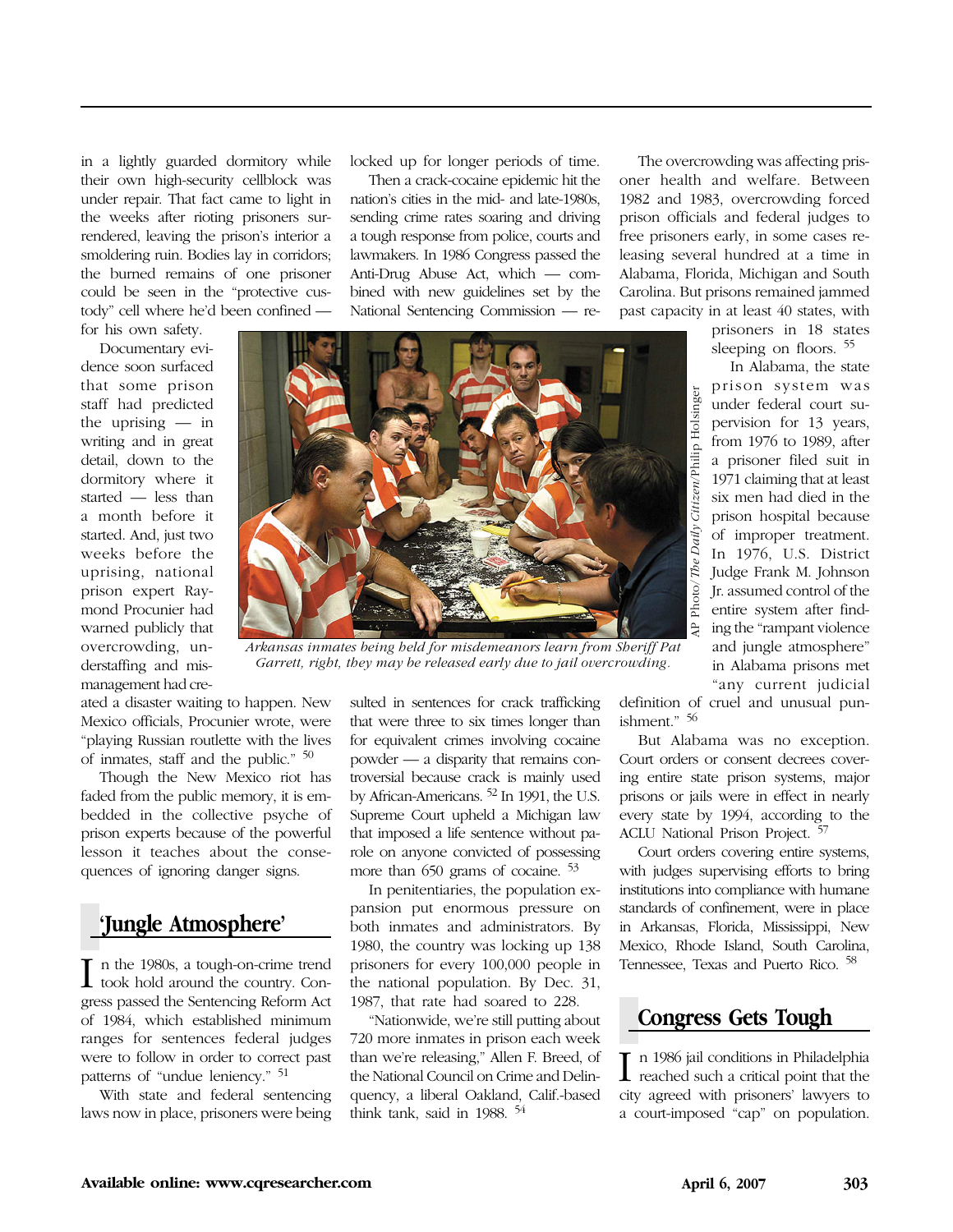Whenever the number of prisoners exceeded 3,750, prisoners arrested for nonviolent crimes would be released automatically without bail. <sup>59</sup>

The result, city officials said, was a giant crime spree, with drug traffickers and other lawbreakers taking full advantage of what amounted to a getout-of-jail-free card. <sup>60</sup> The Philadelphia district attorney's office would later help write and lobby for the Prison Litigation Reform Act of 1995, which set strict limits on judges' power to release prisoners. <sup>61</sup> Under the act, releases can only be ordered by threejudge panels, and only after — among other things — "clear and convincing evidence" that overcrowding violates prisoners' federal rights and that no other measure can right the wrong. <sup>62</sup>

Prison-reform advocates generally didn't object to the limitations, but provisions designed to limit prisoner lawsuits in federal court proved more controversial. In introducing the PLRA, Sen. Robert Dole, R-Kan., complained that prisoners were filing lawsuits over such seemingly trivial grievances as "insufficient storage locker space, a defective haircut by a prison barber . . . and yes, being served chunky peanut butter instead of the creamy variety." The notion that trivial issues dominated prisoner lawsuit filings was a persistent theme of the National Association of Attorneys General, which led the push for the PLRA. <sup>63</sup>

But after analyzing the effects of the PLRA on prisoners' lawsuits, Washington University's Schlanger wrote in 2003 that the four leading topics of correctionalconditions litigation in federal court were:

- Physical assaults (by correctional staff or by other inmates),
- Inadequate medical care,
- Alleged due-process violations relating to disciplinary sanctions, and
- General living-conditions such as nutrition or sanitation.

In other words, she wrote, they were suing over "real hardships inherent in prison life, not peanut butter." <sup>64</sup>



# **California Crisis**

As California begins devising res-cue plans for America's biggest prison system, official monitors are reporting that conditions there are even worse than was previously thought.

For instance, the prison system's drugabuse treatment programs add up to a "\$1 billion failure," State Inspector General Matthew L. Cate reported in February. 65 Beyond wasting funds, the programs amount to "a missed opportunity to change lives," he said in a detailed, 51-page account of his office's findings. Among other specifics, investigators found that ex-prisoners who had gone through drug-abuse programs showed a greater tendency to be back behind bars within a year of release than ex-prisoners who hadn't gotten any treatment. <sup>66</sup>

"The entire \$143 million California spends each year for in-prison and aftercare substance abuse treatment combined appears to be wasted," the inspector general reported. State Corrections and Rehabilitation Secretary James E. Tilton greeted Cate's conclusions as largely accurate. <sup>67</sup>

The report came on the heels of the grim assessment by the Little Hoover Commission, which hit the news amid a series of events indicating a deepening of the crisis enveloping the 173,000-prisoner system. <sup>68</sup> Two months before a state judge rejected Schwarzenegger's plan to ship up to 7,000 prisoners out of state, a federal judge gave the state until June to show progress in easing overcrowding. Otherwise, said U.S. District Judge Lawrence Karlton, he would set up a three-judge panel to set a population "cap" on the state's prisons.  $^{69}$  By March, however, the legislature hadn't taken action yet on major prison legislation.

Schwarzenegger has announced a \$9.6 billion plan to add about 30,000 new beds to prisons and 50,000 to jails, plus medical and mental health facilities. He also wants a commission to examine the possibility of shortening sentences though he wants no changes in the state's 1994 "three-strikes" law that requires prison time on a third felony conviction.  $70$ 

The law does contribute to some of California's prison overcrowding, though not as much as some had feared. A national prison population survey by the Pew Charitable Trusts found that prosecutors didn't always apply it but sometimes used it as a negotiating tool to pressure defendants into pleading to lesser charges. <sup>71</sup>

In any event, some of Schwarzenegger's fellow Republicans are leery of any suggestion that sentences be reduced. State Sen. George Runner says Republicans worry formation of a "sentencing commission . . . is code for less time in prison." <sup>72</sup>

Meanwhile, a major force in California prison politics, the prison officers' union, has backed a proposed \$2 billion bond issue to build an unspecified number of small facilities for prisoners in rehabilitation programs or about to be released. Some of those "could be up and running within a year," says Ryan Sherman, the union's public affairs director. The union also wants the state to build temporary housing for low-security prisoners on the grounds of existing prisons and construct new prisons for maximum-security inmates. The union has asked for pay hikes and other personnel measures aimed at restoring full staffing to the system now lacking nearly 4,000 guards. <sup>73</sup>

Meanwhile, the union representing about 14,000 prison support staff, such as nurses, teachers and cooks, would like to see more emphasis on adding rehabilitation programs. "For every additional \$1 spent to ensure that offenders are rehabilitated before they return to our communities the governor would *Continued on p. 306*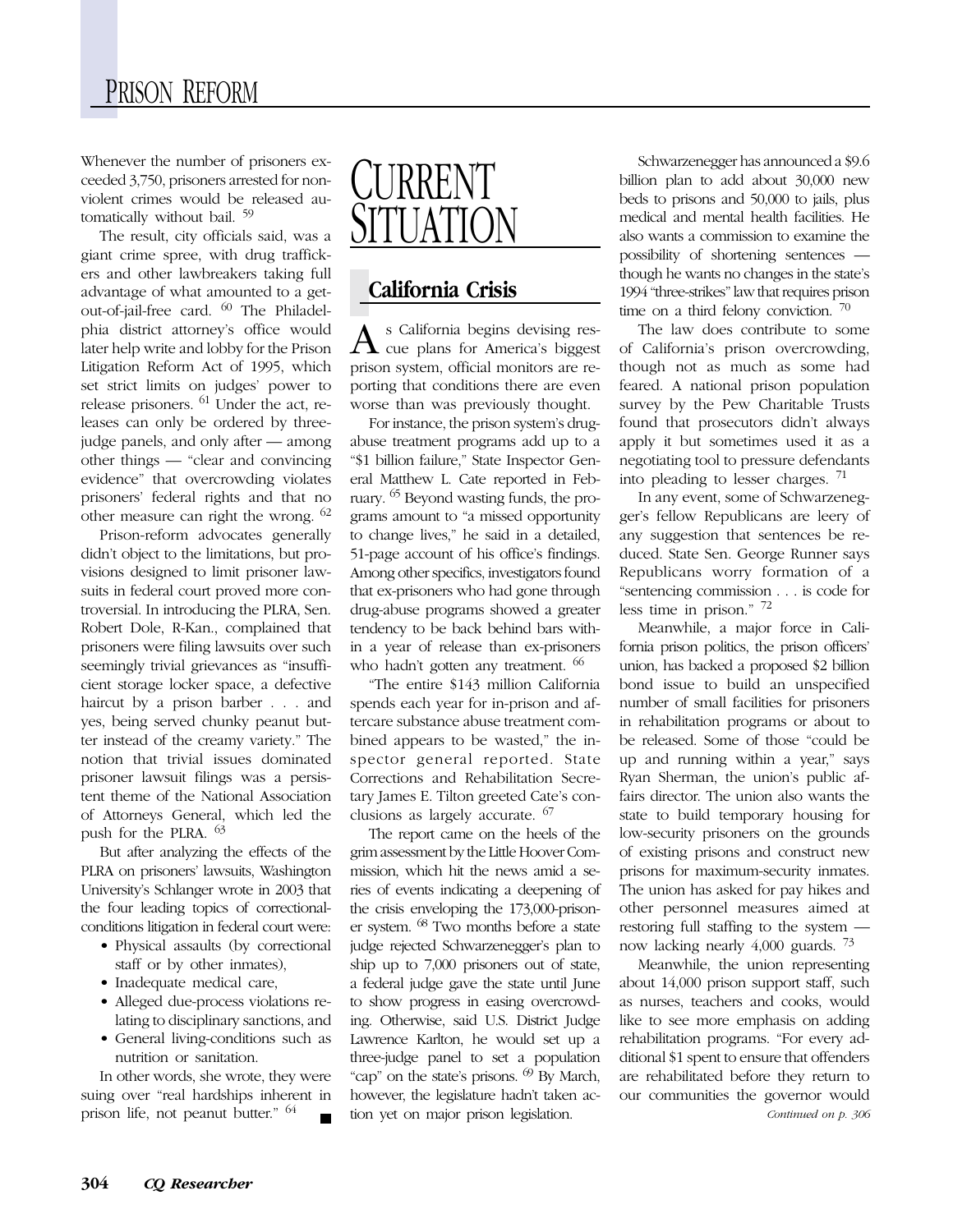# At Issue:

# **Should Congress amend the Prison Litigation Reform Act?**



**PAT NOLAN** *PRESIDENT, JUSTICE FELLOWSHIP*

**WRITTEN FOR** *CQ RESEARCHER***, APRIL 2, 2007**

eith was a securities dealer, Marilyn owned a car-repair<br>
shop with her husband, TJ was in high school and<br>
Hope was a college student. Each was the victim of a<br>
violent rape. And federal law prevents them from filing suit shop with her husband, TJ was in high school and Hope was a college student. Each was the victim of a be compensated for the trauma they endured. Why? Because they were in prison when they were raped.

in prison when they were raped.<br>y to scoff at the ridiculous claims of some<br>ng chunky rather than creamy peanut but<br>ed cold food. However, when Congress p<br>ation Reform Act (PLRA) it not only cut of<br>ms but also eliminated m It is easy to scoff at the ridiculous claims of some prisoners, like receiving chunky rather than creamy peanut butter or being served cold food. However, when Congress passed the Prison Litigation Reform Act (PLRA) it not only cut off such absurd claims but also eliminated many legitimate ones.

As a member of the National Prison Rape Elimination Commission, I have heard heart-rending testimony from inmates who have been savagely raped and beaten. Most were too traumatized and terrified to report it while they were in prison. If their assailant were a correctional officer, they were at risk of retaliation. If they were attacked by another inmate, their life would be at risk for being a "snitch."

Yet, the PLRA requires that inmate lawsuits be dismissed unless they have exhausted their administrative remedies. In most prisons, that means reporting the rape within 15 days; in some, it's as few as two days. Despite the physical and mental trauma of being raped, the inmate must file a report in a very narrow window of time.

The commission recently heard testimony that children in the custody of the Texas Youth Commission (TYC) were repeatedly raped and molested by high TYC officials. How did they get away with it?

One of the officials had a key to the complaint box and simply threw away complaints that incriminated him and his friends. The children had no chance to "exhaust" their administrative remedies because their rapist *was* the administrative remedy. Under the PLRA, these children have no recourse in federal court.

The PLRA can easily be amended to allow such legitimate claims, while eliminating frivolous complaints. When the opponents offer up the old chestnuts about peanut butter and cold food, please remember the children in Texas, plus Marilyn, Keith, TJ, Hope and thousands of others raped in prison. While Congress can never undo the horrors they endured, it can give them access to the justice.



**SARAH HART** *ASSISTANT DISTRICT ATTORNEY, PHILADELPHIA*

**WRITTEN FOR** *CQ RESEARCHER***, APRIL 2, 2007**

**the American Bar Association (ABA) has**<br>
urging repeal of substantial portions of the Reform Act (PLRA). Congress should not<br>
guided proposals. The ABA now proposes to: he American Bar Association (ABA) has passed a resolution urging repeal of substantial portions of the Prison Litigation Reform Act (PLRA). Congress should not adopt these mis-

court cannot order prisoner relevant<br>that makes the conditions cons<br>return to the pre-PLRA standards<br>eleases easier. Under this old re<br>nuprecedented crime wave. In<br>rearrested 9,732 defendants relevant relevant crimes inclu **Eliminate limits on prisoner releases —** Under the PLRA, a federal court cannot order prisoner releases if there is a safer solution that makes the conditions constitutional. The ABA wants to return to the pre-PLRA standards, making largescale prisoner releases easier. Under this old regime, Philadelphia suffered an unprecedented crime wave. In one 18-month period, the city rearrested 9,732 defendants released by a federal judge, for new crimes including 79 murders, 959 robberies, 90 rapes and 1,113 assaults.

**Discourage early resolution of prison problems —** The PLRA encourages prisoners to try to resolve disputes before filing lawsuits. If prisoners first use the prison grievance process, they may later sue in federal court. If they don't, they may sue only in state court. This requirement (known as exhaustion of administrative remedies) serves important policy goals — it promptly alerts prison managers to problems so harms can be mitigated and future problems prevented. It is also an effective form of alternative dispute resolution that saves taxpayers' dollars and limited federal court resources.

**Tie up federal courts with insubstantial claims —** The PLRA also prevents prisoners from tying up federal courts with insubstantial claims. Instead, they must file these suits in state courts. Limiting the availability of federal court suits is not new. For example, a rape survivor cannot sue her attacker in federal court unless he lives in another state and the value of her claims exceeds \$75,000. Our overburdened federal system already lacks the ability to handle many serious criminal cases. Why should Congress make matters worse by turning federal courts into small-claims courts for prisoners? And it's also hard to explain to crime victims why criminals should get such preferential access to the federal courts.

**Make taxpayers pay prisoners' lawyers exorbitant fees** — In the United States, most litigants must pay their own attorney fees. In prisoner civil rights cases, however, taxpayers pay these fees. In such cases, the PLRA caps fees at \$138/hour. The ABA now wants taxpayers to pay these lawyers at a stunning rate — up to \$450/hour.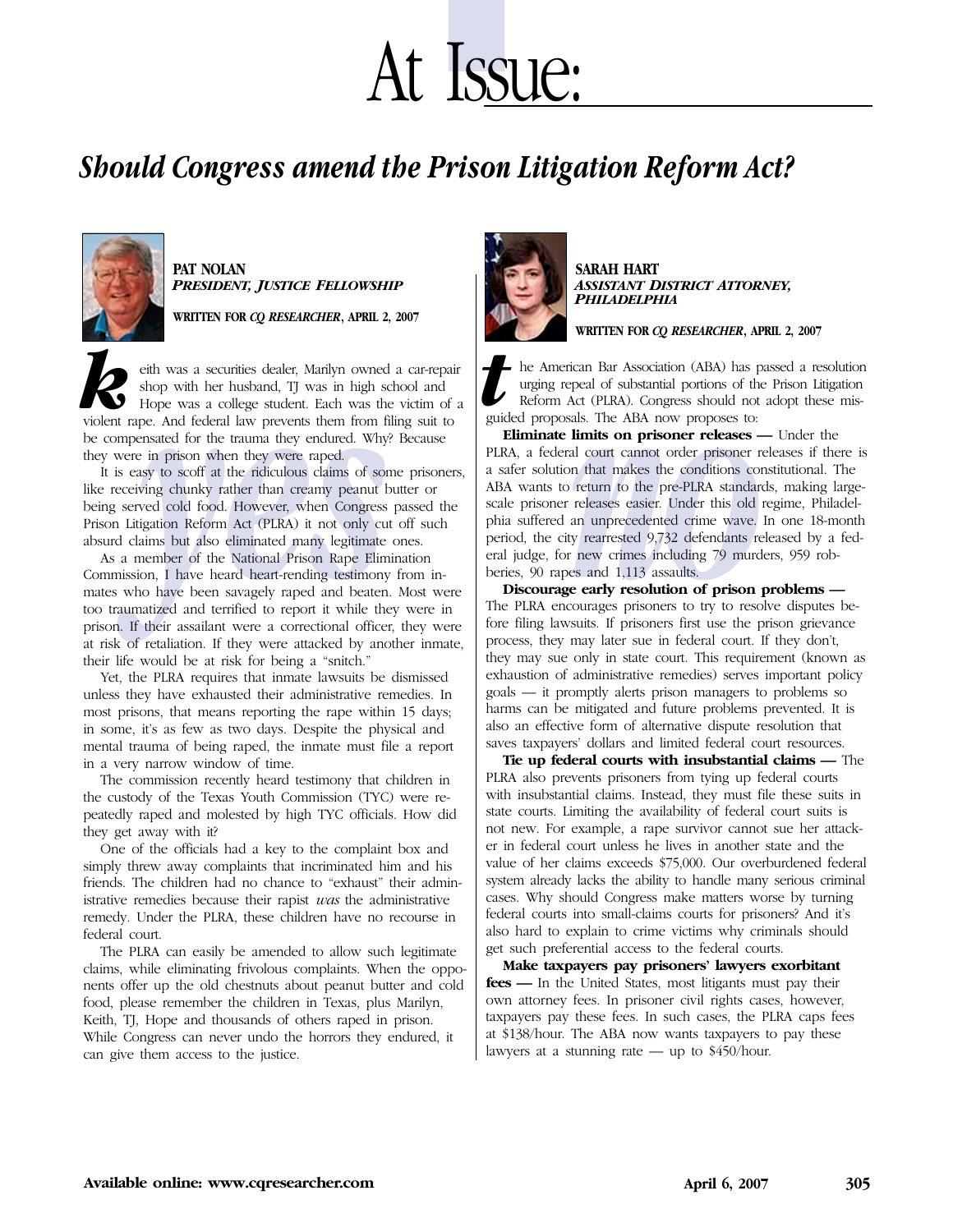#### *Continued from p. 304*

spend \$250 to expand the current broken system," said Service Employees International Union Local 1000. <sup>74</sup>

But some prison-system veterans question whether California voters are ready for a more rehabilitation-oriented approach. "I don't see the governor having the intestinal fortitude to build 500 classrooms and hire teachers," says Baumann, the correctional officers union chapter president at Norco. "Nobody votes for that."

# **Re-entry**

 $A$  prison construction boom in the 1990s saw the addition of 417 new state and federal prisons. And the private corrections business experienced a burst of activity as well. From 1995 to 2000 alone, the number of private prisons under contract to states or the federal government increased by 140 percent, to 264 in 2000, the last year for which complete statistics are available. During that period, the average daily number of privately held prisoners rose by 455 percent, to more than 91,000. <sup>75</sup>

Conservatives and liberals who traditionally have been at odds over most crime-and-punishment issues are forging a new alliance to help prisoners re-enter society. "There's real consensus, with support from both ends of the spectrum," says Gene Guerrero, a senior policy analyst at the Open Society Policy Center, a criminal-justice advocacy organization related to the New Yorkbased Open Society Institute established by philanthropist George Soros. <sup>76</sup>

Guerrero is helping coordinate support for a bill that would fund grants to states and local governments for programs to help prisoners get back on their feet. "We need to do as much as we reasonably can to assure they don't return to prison," Rep. Robert C. Scott, D-Va., said during a markup session on the Second Chance Act of 2001 in the House Judiciary Committee's Crime, Terrorism and Homeland Security Subcommittee, which approved the bill on March 27. The point, Scott said later, is not to coddle them but to ensure that "all of us are not victims" of ex-prisoners committing new crimes. <sup>77</sup>

"It's difficult to find anyone who's against it," says Nolan Jones, deputy director of federal relations for the National Governors Association, which has thrown its weight behind the legislation. "There are certainly no organized forces against it."

Nevertheless, an earlier version of the bill didn't survive the previous Congress despite broad support. In 2006, Second Chance legislation had backers ranging from religious conservatives such as Sen. Sam Brownback, R-Kan., to liberals including Sen. Joseph R. Biden, D-Del. — both now candidates for presidential nominations. But in December the Senate version was blocked by Sen. Tom Coburn, R-Okla., a religious conservative who had first supported the bill. He said it would duplicate existing programs he insisted be eliminated as the price of the new bill's passage. <sup>78</sup>

This year's bill would authorize \$382 million over two years for programs including keeping convicts in touch with mentors during incarceration and immediately after and to assist with housing, medical care and schooling and job training.

The measure took its name from a little-noticed passage in Bush's 2004 State of the Union address: "America is the land of the second chance, and when the gates of the prison open, the path ahead should lead to a better life." <sup>79</sup>

Lawmakers have also been hearing from people on the front lines of law enforcement, who complain they have to deal with a constant stream of newly released inmates with few prospects for building law-abiding lives. On Feb. 15, Paul Logli, the state's attorney in Rockford, Ill., and chairman of the board of the National District Attorneys Association, surprised some of those attending a House Crime subcommittee hearing on youth gangs by saying he had all the laws he needed.

What he needed most, he said, was help in keeping young people out of prison and from returning.

"We need to develop meaningful re-entry programs so those . . . who have already been convicted and sent to prison can somehow be reintegrated back into our societies with a chance to succeed," Logli said. <sup>80</sup>  $\blacksquare$ 

# <u>outlook</u>

# **No Paradigm Shifts**

verwhelmingly, those in the corrections world see a future very similar to the present. The consensus holds true across the spectrum of political views and experiences.

"I don't see anything that's going to change sentencing practices or management practices even though we are becoming more cost-conscious," says Martin, the Texas consultant. U.S. incarceration rates are so enormous that bringing them down appreciably would require a major reorientation of the entire criminal justice system, he adds. "That's a paradigm shift I don't see in the offing in this country. It's going to take decades of change."

Schlanger, the Washington University prison litigation specialist, hopes for "at least a plateau in the prison population, and maybe even some minor decarceration." But after the huge prison-building boom of the 1990s, she says, "there's not much reason to empty them out. It's a question of how many more do you build."

Law-and-order advocate Rep. Forbes speaks in remarkably similar terms. "What I hope we can do is bump that system and make it more a more humane and better system and ultimately get us to where we want to be — less crime and less victims," he says, adding, "I don't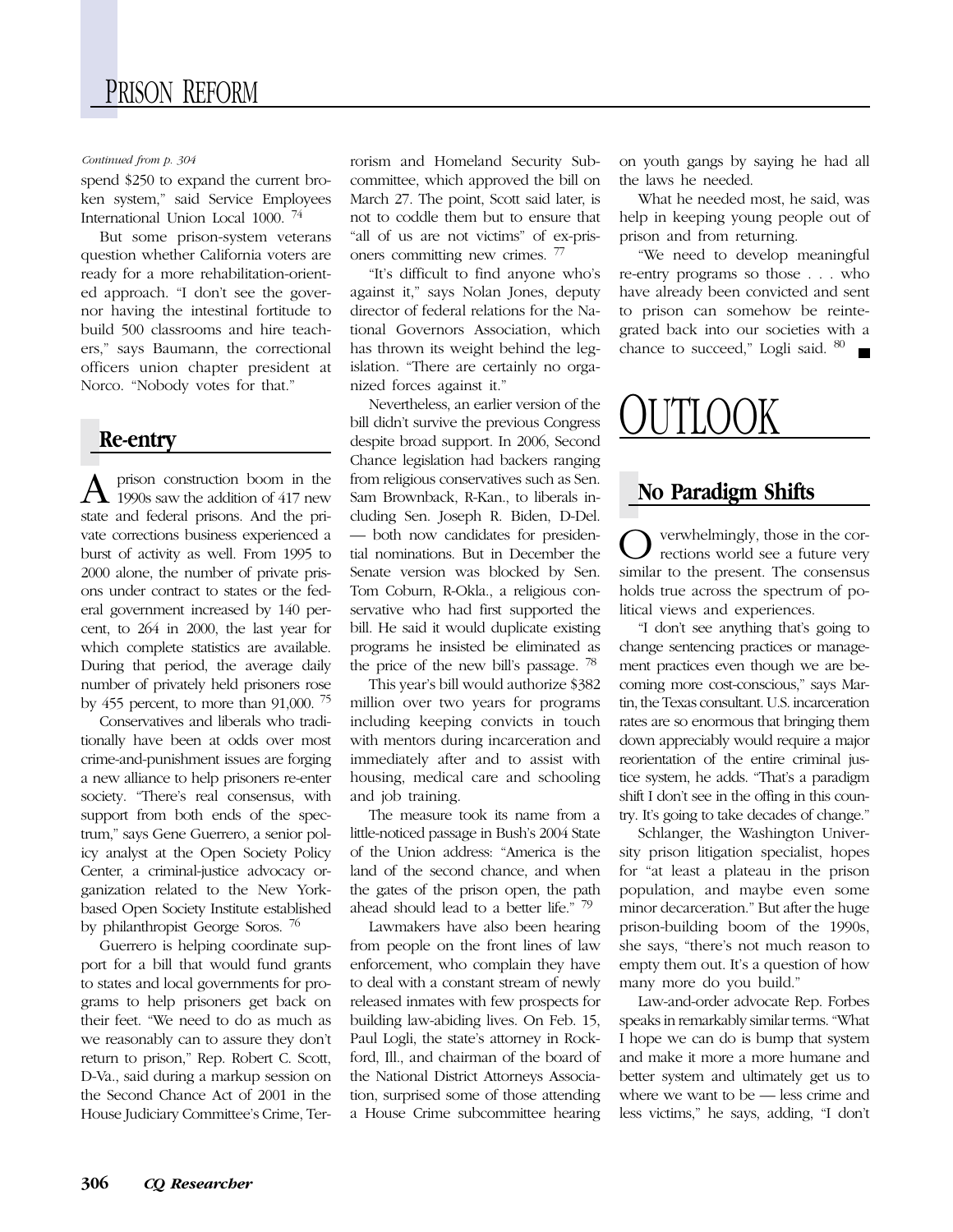think we're going to have enormous shifts and changes in 10 years."

In Texas, District Attorney Bradley sees little evidence that politicians are up to the long-term task of reshaping sentencing and incarceration policy. "I don't see the long-term political will to get that done," he says. "When budgets get tight, those are the kinds of things that get cut. You won't see a cut in the prison budget, but you will see a cut in treatment programs. It's the nature of that beast."

Bradley bases his outlook on experience. "I saw them promise back in 1993 that we'd have 18,000 treatment beds across the state. But that number went down over the years, not up," he recalls. "Nor do I think that a better set of legislative people will make a difference over the next 10 years."

But others point to law-and-order bastions like Mississippi trying to promote alternatives to imprisonment, and hope that political resistance to anything that could be depicted as soft on crime may be weakening. "There's a tremendous opportunity to innovate," says Busansky of the Vera Institute.

Anyone looking for new approaches to incarceration should look to the states and localities rather than to Congress, he says. "There's more of an alignment between what good correctional management wants to do and what the public wants," he says. "At the grass roots, they don't want prisons and jails to be warehouses. They want them to be productively engaged in improving inmates' lives."

But in Philadelphia and the rest of Pennsylvania, prisoners'-rights lawyer Rudovsky predicts "more, rather than fewer, prisoners. The murder rate is going up, people are demanding more police. I remain pessimistic."

The public, says California's Schwarzenegger, is in a "state of denial" about prisons. "You talk about prisons, people feel like, 'OK, go out and get the criminal and you send him somewhere, but wherever that is, I don't want to look there, I don't want to know. That's your problem,' " he

said recently. "When the people are not excited about it, how do you make the legislators excited about it?" <sup>81</sup>

Even so, Busansky argues that the pragmatic perspective he sees spreading represents a citizen awakening, as well as a slow erosion of the traditional political divide between prisoners'-rights advocates and lock-'em-up conservatives.

"It's not some tree-hugging group of people who are going to bring the change," he says. "It's people saying, 'Why am I not feeling safer?' "

# **Notes**

 $<sup>1</sup>$  More than half of returning prisoners are sent</sup> back for breaking parole, a proportion higher than in states with looser parole supervision, according to a study by a California Department of Corrections and Rehabilitation-funded think tank. See Ryan G. Fischer, "Are California's Recidivism Rates Really the Highest in the Nation?" Center for Evidence-Based Corrections, University of California, Irvine, September 2005, http://ucicorrections.seweb.uci.edu/pdf/bul-

letin\_2005\_vol-1\_is-1.pdf. For more information about the union, see California Correctional Peace Officers Web site, www.ccpoanet.org/default.php?inc=aboutUs. For recidivism statistics, see Patrick A. Langan and Daniel J. Levin, "Recidivism of Prisoners Released in 1994," Bureau of Justice Statistics, June 2002, www.ojp.usdoj. gov/bjs/pub/pdf/rpr94.pdf.

<sup>2</sup> The California Correctional Peace Officers Association uses a design capacity figure of "about 80,000." See "From Sentencing to Incarceration to Release: A Blueprint for Reforming California's Prison System," California Correctional Peace Officers Association, January 2007, p. 3, www.ccpoanet.org/publications/default.php?news \_id=1&pagemode=view&inc=ccpoaDoc-

sArch&pagetype=. California's Legislative Analyst's Office explains that that figure is based on the system's capacity for housing all prisoners in single cells or in single bunks in dormitories, though prisons throughout the country double-cell and double-bunk. By that standard, California's capacity is about 155,000. See "Adult Corrections: Who is in Prison?" Legislative Analyst's Office [California Legislature], Feb. 21, 2007, p. D5, www.lao.ca.gov/analysis\_2007/crim\_justice/crimjust\_anl07.pdf. For comparative prisonjail population figures nationwide, see "Public Safety, Public Spending: Forecasting America's Prison Population 2007-2011," Pew Charitable Trusts, February 2007, p. 29, www.pewtrusts.com/ pdf/PSPP\_prison\_projections\_0207.pdf.

<sup>3</sup> Quoted in Jordan Rau, "Governor Blames Public Indifference for Prison Ills," *Los Angeles Times*, Jan. 18, 2007, p. B1, and Nancy Vogel, "Thousands of Inmates to be Sent Out of State," *Los Angeles Times*, Feb. 3, 2007, p. B1.

<sup>4</sup> Quoted in "Solving California's Corrections Crisis: Time is Running Out," Little Hoover Commission, Jan. 25, 2007, p. i, www.lhc.ca.gov/lhcdir/185/Report185.pdf. For Schwarzenegger's prisoner-transfer plan, see Jenifer Warren, "Judge Rejects Gov.'s Inmate Transfer Tactic," *Los Angeles Times*, Feb. 21, 2007, p. A1; and "Ruling on Submitted Matter," *California Correctional Peace Officers' Association, et al.*, *v. Gov. Arnold Schwarzenegger, et al.*, Judge Gail D. Ohanesian, Superior Court of California, County of Sacramento, Ca., Case No.: 06CS0 1568.

<sup>5</sup> On number of conflicts, see Warren, *op. cit.* On disturbances, see Stuart Pfeifer, "Inmate's Death is Ruled a Homicide," *Los Angeles Times*, Dec. 12, 2006, p. B1. On Chino disturbances, see Rong-Gong Lin II and Paul Pringle, "Dozens Hurt in Prison Riot," *Los Angeles Times*, Dec. 31, 2006, p. B1.

<sup>6</sup> Statistics compiled in "Public Safety, Public Spending," *op. cit*, p. 1.

<sup>7</sup> *Ibid.*, pp. ii, 1, 9.

<sup>8</sup> See Jason DeParle, "The American Prison Nightmare," *The New York Review of Books*, April 12, 2007, p. 33. For statistics, see Paige M. Harrison and Allen J. Beck, "Prisoners in 2005," November 2006 (revised Jan. 18, 2007), Bureau of Justice Statistics, U.S. Department of Justice, p. 1, www.ojp.usdoj.gov/bjs/pub/pdf/p05.pdf.

<sup>9</sup> See "FBI Releases its 2005 Crime Statistics," Federal Bureau of Investigation, Sept. 18, 2006, www.fbi.gov/ucr/05cius/about/crime\_summary. html.

<sup>10</sup> Quoted in Marcia Clemmitt, "Prison Health Care," *CQ Researcher*, Jan. 5, 2007, pp. 1-24. <sup>11</sup> *Ibid.*

<sup>12</sup> See "Confronting Confinement: A Report of the Commission on Safety and Abuse in America's Prisons," Vera Institute of Justice, June 2006, p. 91, www.prisoncommission.org/ pdfs/Confronting\_Confinement.pdf.

<sup>13</sup> For background, see Peter Katel, "War on Drugs," *CQ Researcher*, June 2, 2006, pp. 481- 504. For details on recent laws, see Ryan S. King, "Changing Direction? State Sentencing Reforms, 2004-2006," The Sentencing Project, March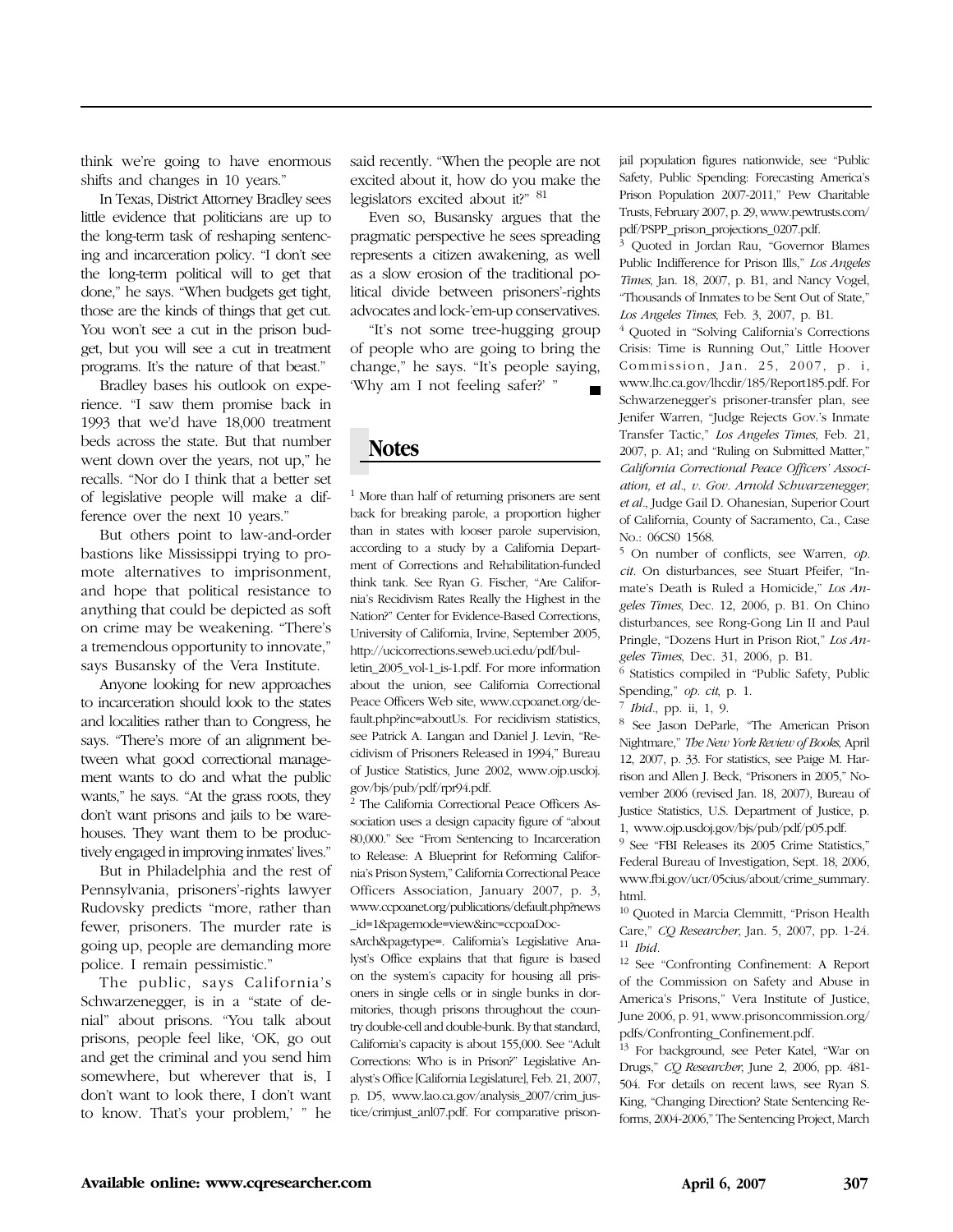# PRISON REFORM

2007, http://sentencingproject.org/Admin/Documents/publications/sentencingreformforweb.pdf. <sup>14</sup> See Don Stemen, "Reconsidering Incarceration: New Directions for Reducing Crime," Vera Institute of Justice, January 2007, p. 8, www.vera.org/publication\_pdf/379\_727.pdf.

<sup>15</sup> For additional data, see "Prisoners in 2005," Bureau of Justice Statistics, November 2006, p. 10, www.ojp.usdoj.gov/bjs/abstract/p05.htm. Also, Ryan S. King and Marc Mauer, "Distorted Priorities: Drug Offenders in State Prisons," September 2002, pp. 3-4, www.sentencingproject.org/PublicationDetails.aspx?PublicationID=321.

<sup>16</sup> For details, see "California Proposition 36," Drug Policy Alliance, www.prop36.org/index. html. For an assessment of the program's results, see Douglas Longhore, *et al.*, "Evaluation of the Substance Abuse and Crime Prevention Act," UCLA Integrated Substance Abuse Programs, March 13, 2006, www.uclaisap.org/ prop36/documents/SACPA\_COSTANALYSIS.pdf. <sup>17</sup> For details, see Fox Butterfield, "With cash Tight, States Reassess Long Jail Terms," *The New York Times*, Nov. 10, 2003, p. A1.

<sup>18</sup> Hart wrote in an article that in 1993 and the first part of 1994, police rearrested 9,732 defendants released because of the consent decree. Apart from the 79 murders, they were charged with 959 robberies, 2,215 cases of drug-dealing, 90 rapes and other crimes. See Sarah Vandenbraak [maiden name], "Bail, Humbug! Why Criminals Would Rather Be in Philadelphia," *Policy Review*, Hoover Institution, summer 1995, www.hoover.org/publications/policyreview/3565992.html.

<sup>19</sup> See "Confronting Confinement," *op. cit.*, p. 106. Among commission members were a former U.S. attorney general, a former federal prison warden, a current corrections system director and an ex-prisoner, along with other experts.

<sup>20</sup> See Wendy Erisman and Jeanne Bayer Contardo, "Learning to Reduce Recidivism: A 50 state Analysis of Postsecondary Correctional Education Policy," Institute for Higher Education Policy, November 2005, p. X; www.ihep.org/Pubs/PDF/Recidivism.pdf. <sup>21</sup> Quoted in "A Gathering Storm — Violent Crime in America," Police Executive Research Forum, October 2006, p. 9, www.policeforum.org/upload/Gathering-Storm-PRINT-Final\_110473745\_1027200610304.pdf.

<sup>22</sup> Quoted in Sheryl Stolberg, "School's Out For Convicts," *Los Angeles Times*, Sept. 14, 1995, p. A1. Statistic cited in Tamara Henry, "Pell's prison pullout," *USA Today*, Dec. 15, 1994, p. D1.

<sup>23</sup> Quoted in Garry Boulard, "Locked Education Door Raises Fears for Inmates," *Los Angeles Times*, March 7, 1995, p. A5.

<sup>24</sup> Statistics cited in The Associated Press, "PA Cutting College Classes for Inmates," *The Philadelphia Inquirer*, March 4, 1998, p. B5. <sup>25</sup> See Malcolm X, *The Autobiography of Malcolm X* (2001), (reprint).

<sup>26</sup> Quoted in Peter Slevin, "Ban on Prison Religious Program Challenged," *The Washington Post*, Feb. 25, 2007, p. A13.

<sup>27</sup> See *ibid.*

<sup>28</sup> Quoted in "Statement by Prison Fellowship President Mark Earley on Today's Verdict in Iowa Lawsuit Filed Against Inner-Change Freedom Initiative," June 2, 2006, www.demossnewspond.com/ifi/releases/Early StmtIowaVerdict060306.htm.

 $29$  "Assessing the Impact of Religious Programs and Prison Industry on Recidivism," *Texas Journal of Corrections*, February 2002; for more information, see www.demossnewspond.com/pf/.

<sup>30</sup> Quoted in Alan Cooperman, "An Infusion of Religious Funds in Fla. Prisons," *The Washington Post*, April 25, 2004, p. A1.

<sup>31</sup> See Allen J. Beck and Paige M. Harrison "Sexual Violence Reported by Correctional Authorities, 2005," Bureau of Justice Statistics, Special Report, July 2006, p. 1, www.ojp. usdoj.gov/bjs/pub/pdf/svrca05.pdf."



## **About the Author**

**Peter Katel** is a *CQ Researcher* staff writer who previously reported on Haiti and Latin America for *Time* and *Newsweek* and covered the Southwest for newspapers in New Mexico. He has received several journalism awards, including the Bartolomé Mitre Award for coverage of drug trafficking from the Inter-American Press Association. He holds an A.B. in university studies from the University of New Mexico. His recent reports include "The New Philanthropy" and "War in Iraq."

#### <sup>32</sup> *Ibid.*

<sup>33</sup> Quoted in Neely Tucker, "Reform Plan Targets Prison Rape," *The Washington Post*, July 26, 2003, p. A10.

 $34$  The report is available at www.hrw.org/reports/2001/prison/report.html.

<sup>35</sup> *Ibid*, p. 1.

<sup>36</sup> Quoted in Beck and Harrison, *op. cit.*, p. 2. <sup>37</sup> See Prison Litigation Reform Act of 1995 [enacted 1996], Pub. L. No. 104-134, http://ojjdp.ncjrs.org/pubs/walls/appen-b.html. <sup>38</sup> See *Hancock*, et al., *v. Payne*, et al., *United States District Court for the Southern District of Mississippi*, Southern Division, Civil Action No. 1:03cv671-JMR-JMR, Jan. 4, 2006. <sup>39</sup> Unless otherwise indicated, this subsection is drawn from Scott Christianson, *With Liberty for Some: 500 Years of Imprisonment in America* (1998), pp. 269-273, and "Racial Tensions in Prisons," *Editorial Research Reports*, Oct. 20, 1971.

<sup>40</sup> Quoted in Christianson, *ibid.*, p. 270.

<sup>41</sup> Quoted in "A Year Ago at Attica," *Time*, Sept. 25, 1972, www.time.com/time/magazine/article/0,9171,903593,00.html. See also David W. Chen and Randal C. Archibold, "Attica Siege Still Shadows Its Survivors," *The New York Times*, Jan. 9, 2000, p. A1. <sup>42</sup> Quoted in *ibid.*

<sup>43</sup> FBI statistics compiled in Joseph Dillon Davey, *The Politics of Prison Expansion: Winning Elections by Waging War on Crime* (1998), pp. 118-119.

<sup>44</sup> Quoted in "Reappraisal of Prison Policy," *Editorial Research Reports*, March 12, 1976. <sup>45</sup> See Robert Martinson, "Can Corrections Correct?" *The New Republic*, April 8, 1972, p. 13. For discussion of Martinson's ideas, see Rick Sarre, "Beyond 'What Works?' A 25-Year Jubilee Retrospective of Robert Martinson," [academic conference paper], December 1999, http://aic.gov.au/conferences/hcpp/sarre.pdf. <sup>46</sup> Quoted in *ibid.*

<sup>47</sup> See John M. Crewdson, "President Urges Stiff new Laws on Violent Crime," *The New York Times*, June 20, 1975, p. A1.

<sup>48</sup> For background on Rockefeller Drug Law, see Katel, *op. cit.* See also Brian Forst, "Prosecution and Sentencing," in James Q. Wilson and Joan Petersilia, eds., *Crime* (1995), pp. 377-379.

<sup>49</sup> Unless otherwise indicated, this subsection is drawn from Michael Serrill and Peter Katel, "New Mexico: The Anatomy of a Riot," *Corrections Magazine*, April 1980, p. 7; and Christianson, *op. cit.*

<sup>50</sup> Quoted in Serrill and Katel, *op. cit.*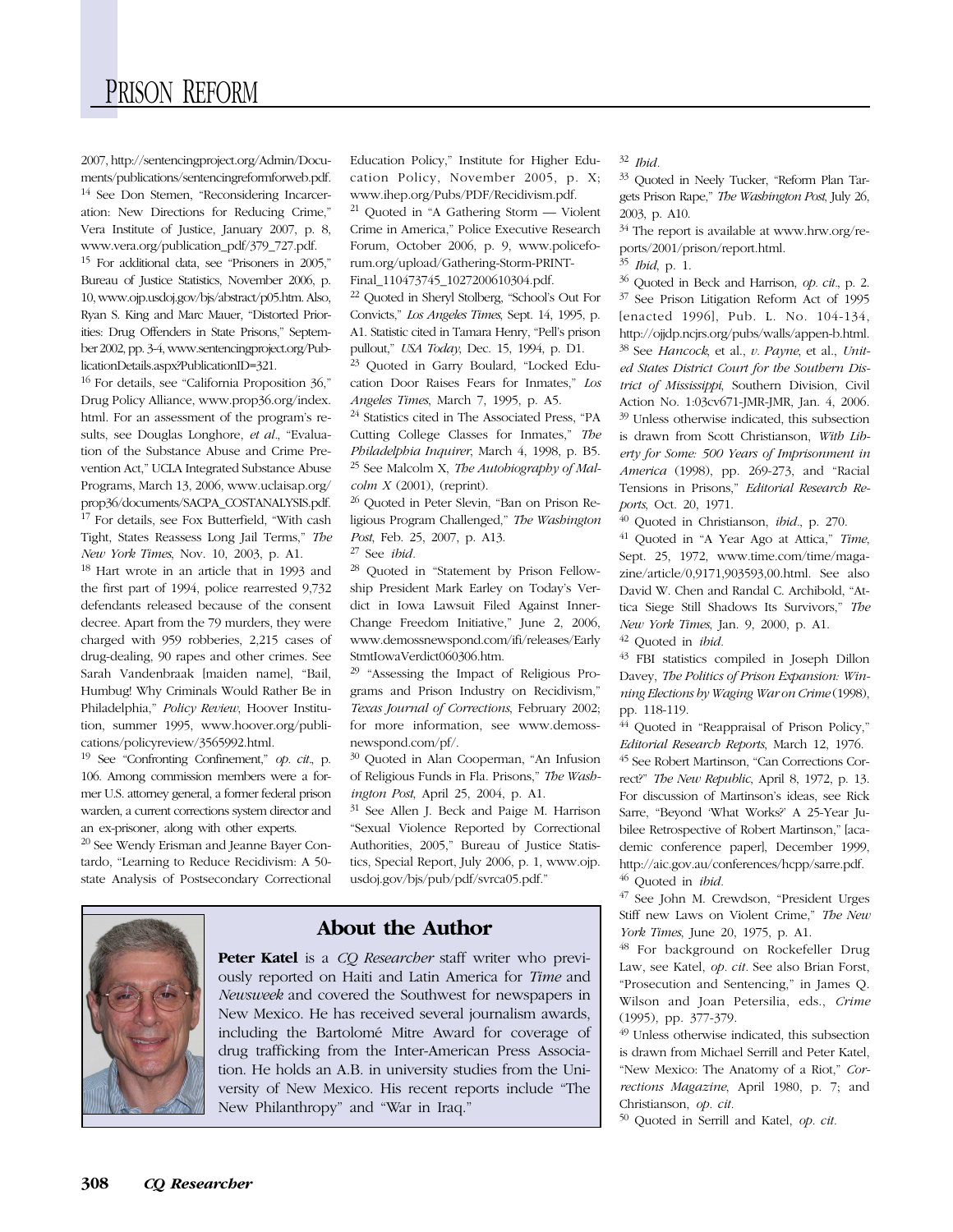<sup>51</sup> For details, see "Mandatory Minimum Penalties in the Federal Criminal Justice System," United States Sentencing Commission, August 1991, p. ii, www.ussc.gov/r\_congress/MAN-MIN.PDF; for background, see Kenneth Jost, "Sentencing Debates," *CQ Researcher*, Nov. 5, 2005, pp. 925-948.

<sup>52</sup> For background, see Margaret Edwards, "Mandatory Sentencing," *CQ Researcher*, May 26, 1995, pp. 465-488. For additional details see "Final Report on the Impact of *United States v. Booker* On Federal Sentencing," United States Sentencing Commission, March 2006, p. 126, www.ussc.gov/booker\_report/ Booker\_Report.pdf.

<sup>53</sup> See Linda Greenhouse, "Mandatory Life Term is Upheld in Drug Cases," *The New York Times*, June 28, 1991, p. A15.

<sup>54</sup> Quoted in Peter Applebome, "With Inmates at Record High, Sentence Policy is Reassessed," *The New York Times*, April 25, 1988, p. A1.

<sup>55</sup> See "State Prisons Around Nation Scramble for Relief as Overcrowding Mounts," *The New York Times*, Sept. 29, 1983, p. A18; E.J. Dionne, "Courts and Prisons: An Expanding Role Sets Off Controversy," *The New York Times*, Jan. 1, 1982, p. B26.

<sup>56</sup> See "U.S. Relinquishes Alabama Prisons," *The New York Times*, Jan. 15, 1989, p. A17. <sup>57</sup> For details, see Edward I. Koren, "Status Report: States Prisons and the Courts — Jan. 1, 1994," *The National Prison Project Journal*, winter 1993-1994, p. 3.

<sup>58</sup> *Ibid.*

<sup>59</sup> See Julia Cass, "Prison-Cap Control May Revert to City," *The Philadelphia Inquirer*, July 6, 1995, p. A1.

<sup>60</sup> See Vandenbraak, *op. cit.*, www.hoover.org/ publications/policyreview/3565992.html.

<sup>61</sup> See Joseph A. Slobodzian, "After Ruling, Fears Rise Over Prisoners' Rights," *The Philadelphia Inquirer*, May 3, 1998, p. E3.

 $62$  See "Prison Litigation Reform Act of 1995," *op. cit.*

<sup>63</sup> Quoted in "Changing Trends in Prisoner Filings," in "The Third Branch: Newsletter of the Federal Courts," December 1999, www.uscourts.gov/ttb/dec99ttb/prisoner.html.

<sup>64</sup> See Margo Schlanger, "Inmate Litigation," *Harvard Law Review*, April 2003, pp. 1570, 1572, http://law.wustl.edu/Faculty/Documents/Schlanger/publications/Final%20except %20pagination.pdf.

<sup>65</sup> See "Special Review Into In-Prison Substance Abuse Programs Managed by the California Department of Corrections and Reha-

# **FOR MORE INFORMATION FOR MORE INFORMATION**

**American Civil Liberties Union National Prison Project**, 915 15th St., N.W., Washington, DC 20005; (202) 393-4930; www.aclu.org/prison/index.html. Files lawsuits nationwide on behalf of prisoners claiming violations of constitutional rights.

**Bureau of Justice Statistics**, 810 Seventh St., N.W., Washington, DC 20531; (202) 307-0765; www.ojp.usdoj.gov/bjs. Justice Department agency compiles data on crime and prison trends.

**Corrections and Criminal Justice Coalition**, 413 7th Ave. North, Surfside Beach, SC 29575; (888) 315-8784; www.ccjc.org. Provides daily updates on disturbances and other events in prisons across the country.

**The Heritage Foundation**, 214 Massachusetts Ave., N.E., Washington DC 20002; (202) 546.4400; www.heritage.org/Research/Crime/index.cfm. Conservative think tank that provides research and analysis on prison and crime.

**National Prison Rape Elimination Commission**, 1440 New York Ave., N.W., Suite 200, Washington, DC 20005; (202) 233-1089; www.nprec.us/welcome.html. Created by Congress in 2003 to conduct research on sex crimes in prisons.

**Prison Legal News**, 2400 N.W. 80th St., Suite 148, Seattle, WA 98117; (206) 246- 1022; http://prisonlegalnews.org/Visitors. Posts news articles and lawsuit documents from events and cases nationwide.

**The Sentencing Project**, 514 10th St., N.W., Suite 1000, Washington, DC 20004; (202) 628-0871; www.sentencingproject.org. Advocates changes in incarceration policies and publishes detailed research on the effects of sentencing laws.

**Vera Institute of Justice**, 233 Broadway, 12th Floor, New York, NY 10279; (212) 334-1300; www.vera.org/section3/section3\_1.asp. Conducts research and advocacy on alternatives to existing penal and criminal-justice policies and practices.

bilitation," Office of the Inspector General, February 2007, p. 5, www.oig.ca.gov/reports/pdf/SubstanceAbusePrograms.pdf. <sup>66</sup> *Ibid.*, p. 1.

<sup>67</sup> *Ibid.*, pp. 2, Attachment A (department response).

<sup>68</sup> See "Public Safety, Public Spending," *op. cit.*, p. 29.

<sup>69</sup> See Jenifer Warren, "State ordered to ease prison overcrowding," *Los Angeles Times*, Dec. 12, 2006, p. B7.

<sup>70</sup> For details on Schwarzenegger's proposal, see "Governor's Overcrowding Package is More Balanced But Too Big," Legislative Analyst's Office, pp. D-52-81, www.lao.ca.gov/analysis\_ 2007/crim\_justice/crimjust\_anl07.pdf#page=52.

<sup>71</sup> See "Public Safety, Public Spending," *op. cit.*, p. 8.

<sup>72</sup> Quoted in Evan Halper and Jenifer Warren, "Gov. Calls for Prison Growth," *Los Angeles Times*, Dec. 22, 2006, p. A1.

<sup>73</sup> "From Sentencing to Incarceration to Release," *op. cit.*, pp. 6-9.

<sup>74</sup> See "CDCR Reform for Safer Communities," *SEIU Local 1000*, March, 2007, p. 4, http://seiu1000.org/docUploads/Corrections% 20Reform%20Recommendations%20and%20 Appendicies.pdf.

<sup>75</sup> "Census of State and Federal Correctional Facilities 2000," Bureau of Justice Statistics, Oct. 15, 2003, www.ojp.usdoj.gov/bjs/pub/pdf/ csfcf00.pdf.

<sup>76</sup> See "About OSI-Washington DC," 2007, www.soros.org/initiatives/washington/about. <sup>77</sup> Quoted in Colby Itkowitz, "Programs to Combat Recidivism Win Subcommittee's Endorsement," *CQ Committee Coverage*, March 27, 2007; Colby Itkowitz, "In Tense Markup, Panel Endorses Anti-Recidivism Bill," *CQ Committee Coverage*, March 28, 2007.

<sup>78</sup> See *ibid.*

<sup>79</sup> Quoted in Chris Suellentrop, "The Right Has a Jailhouse Conversion," *The New York Times Magazine*, Dec. 24, 2006, p. 47.

<sup>80</sup> See "House Judiciary Subcommittee on Crime, Terrorism and Homeland Security Holds Hearing on Preventing Youth and Gang Violence," Feb. 15, 2007.

<sup>81</sup> Quoted in Rau, *op. cit.*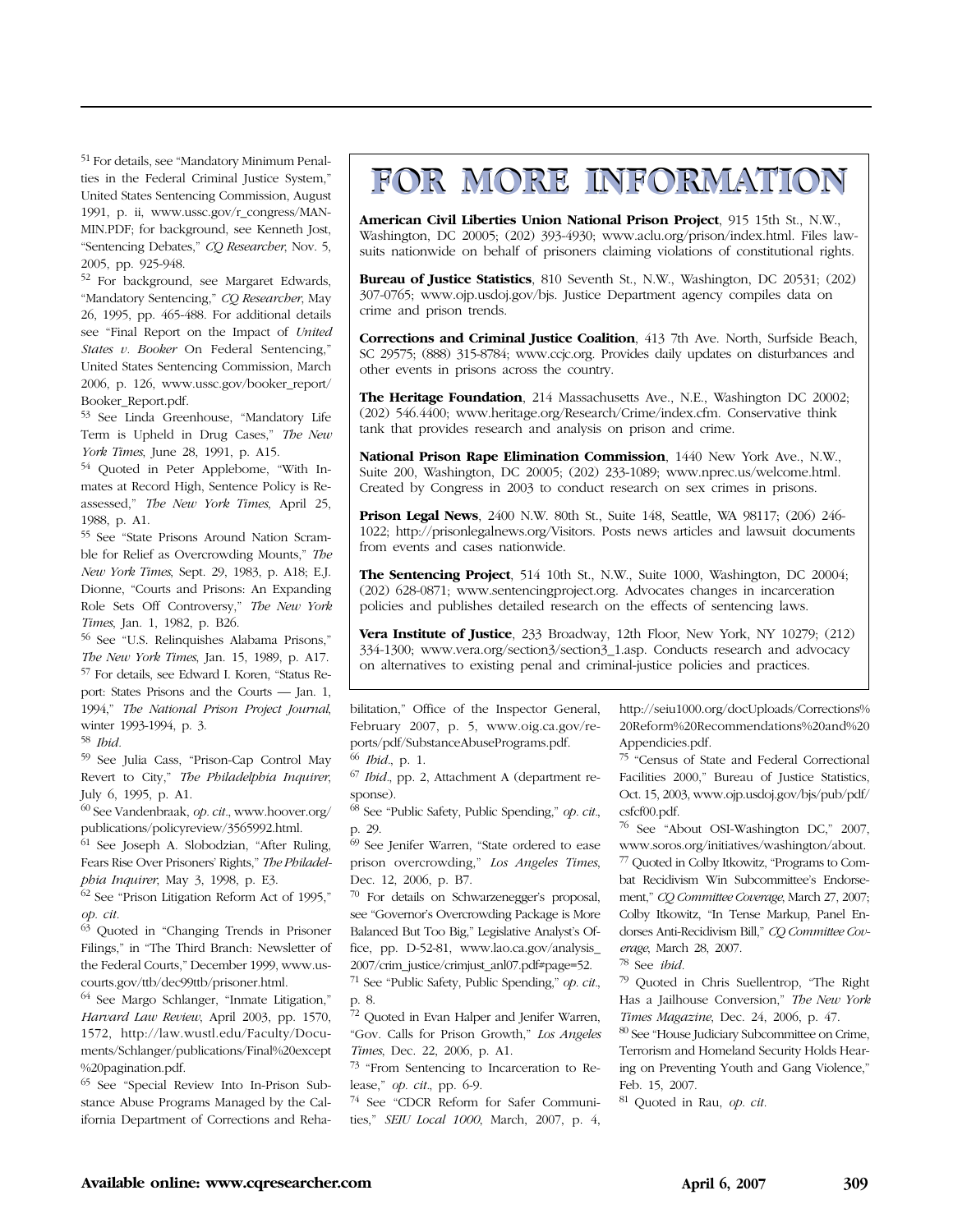Bibliograp

*Selected Sources*

#### *Books*

#### **Christianson, Scott,** *With Liberty for Some: 500 Years of Imprisonment in America***, Northeastern University Press, 1998.**

A criminal-justice scholar surveys the history of American incarceration and concludes it reveals truths about U.S. society most people would rather avoid.

#### **Elsner, Alan,** *Gates of Injustice: The Crisis in America's Prisons***, Financial Times Prentice Hall, 2004.**

A former Reuters correspondent investigates the U.S. prison boom, urging greater public awareness of the conditions facing the growing number of people living behind bars.

#### **Jacobson, Michael,** *Downsizing Prisons: How to Reduce Crime and End Mass Incarceration***, New York University Press, 2005.**

The former head of New York City jails argues that mass incarceration has proved a weak tool against crime and that a new approach is required.

#### **Wilson, James Q., and Joan Petersilia, eds.,** *Crime***, Institute for Contemporary Studies, 1995.**

A collection edited by two influential scholars of crime and punishment includes an essay by Wilson, a conservatively oriented emeritus professor of management at UCLA, arguing that large-scale imprisonment brings only modest reductions in crime.

#### *Articles*

#### **Beiser, Vince, "A Necessary Evil? Pelican Bay State Prison Houses 'The Worst of the Worst' in the Starkest Isolation Imaginable,"** *Los Angeles Times Magazine***, Oct. 19, 2003, p. 12.**

A veteran reporter examines the mental health damage that can result from confinement in "supermax" conditions.

#### **DeParle, Jason, "The American Prison Nightmare,"** *The New York Review of Books***, April 12, 2007, p. 33.**

In a review-essay of three recent publications, a *New York Times* reporter who authored a book on the welfare system spotlights several authors' conclusion that the prison boom is deepening race and class divides.

#### **Garvey, Megan, and Jack Leonard, "Why L.A. Jail Cells Have Revolving Doors,"** *Los Angeles Times***, Dec. 26, 2006, p. A1.**

Two investigative reporters take a street-level look at the constant recidivism at one of the country's biggest jail systems.

#### **Grann, David, "The Brand; How the Aryan Brotherhood Became the Most Murderous Prison Gang in America,"** *The New Yorker***, Feb. 16, 2004, p. 157.**

A spell-binding chronicle of the growth of a terrifying prison gang that withstood authorities' repeated attempts to crush it.

#### **Greenhouse, Steven, "From Jail Cell to the Job Market; Conservatives Back Work Programs for Ex-Inmates,"** *The New York Times***, Dec. 13, 2002, p. B1.**

Efforts to help ex-inmates reflect an early sign of shifting attitudes toward crime and punishment among conservatives.

#### **Laughlin, Meg, "From Outside, He Pushes Prison Reform,"** *St. Petersburg Times***, Jan. 18, 2007, p. A1.**

A veteran Florida journalist profiles Ron McAndrew, a former prison warden who has become a vocal champion of rehabilitation and alternatives to prison.

#### **Preston, Julia, "New York Deal Reduces Force by Jail Guards,"** *The New York Times***, March 1, 2006, p. A1.**

A legal settlement between New York City and prisoners' rights lawyers sheds light on how discipline sometimes is enforced behind bars.

#### *Reports and Studies*

#### **"Confronting Confinement,"Commission on Safety and Abuse in America's Prisons, Vera Institute of Justice, June 2006.**

A panel of former judges, law-enforcement officials and prisoners'-rights advocates concludes that society at large feels the repercussions of the violence and ill health plaguing prisons and jails.

#### **"Public Safety, Public Spending: Forecasting America's Prison Population 2007-2011," Pew Charitable Trusts, February 2007.**

Statisticians specializing in criminal-justice issues present detailed national and state-by-state analyses of prison and jail population changes over the next five years.

#### **Mears, Daniel P., "Evaluating the Effectiveness of Supermax Prisons," Urban Institute, March 2006.**

A Florida State University criminologist notes a scarcity of objective data concerning supermaxes, as well as many prison administrators' view that the ultra-high-security institutions play a needed role in prison systems.

#### **Mulhausen, David B., "Changing Crime Rates: Ineffective Law Enforcement Grants and the Prison Buildup," The Heritage Foundation, Feb. 12, 2007.**

A conservative analyst cites statistical analyses to show that incarceration is an effective weapon against crime.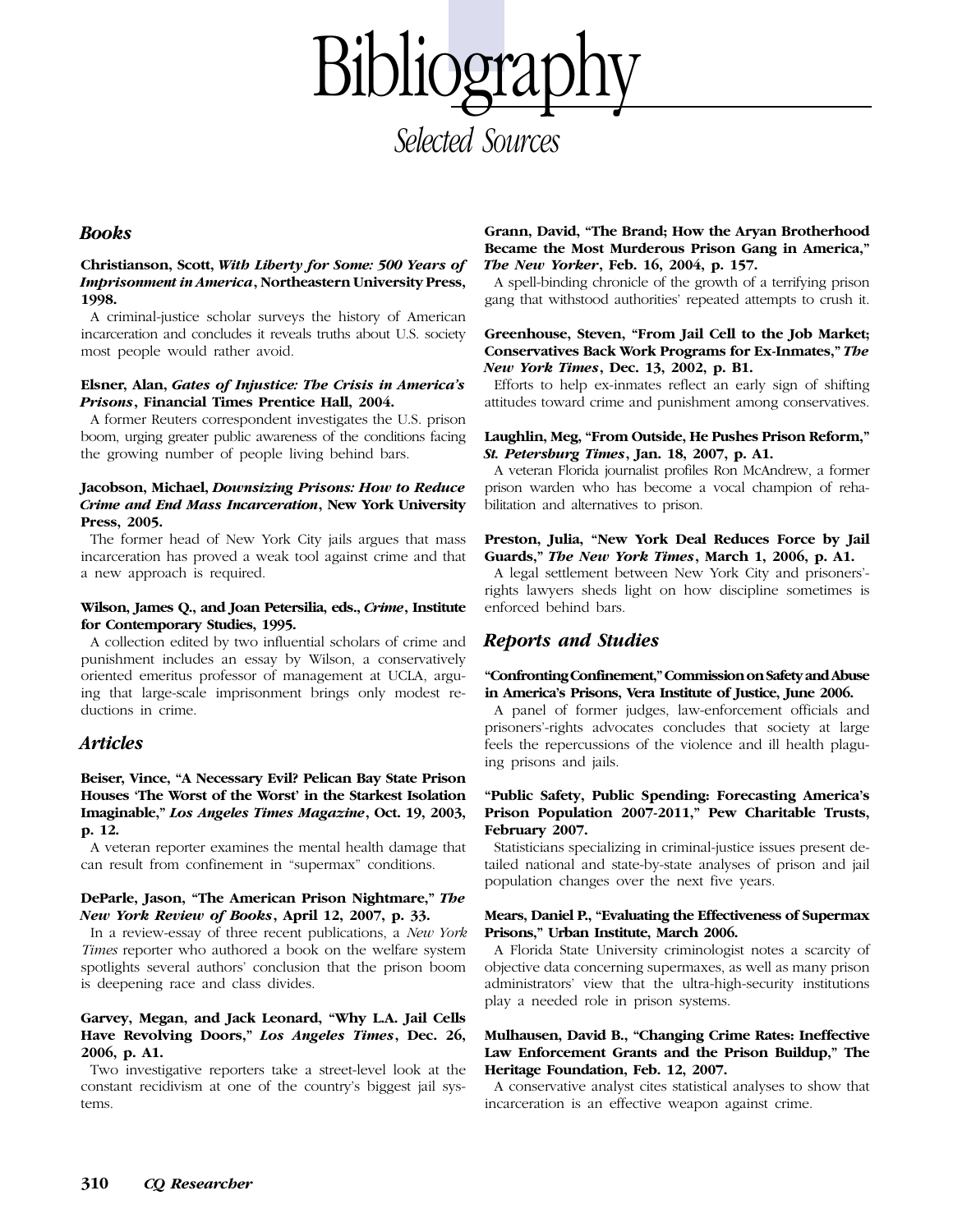# The Next Step:

*Additional Articles from Current Periodicals*

### *Overcrowding*

#### **Greenblatt, Alan, "Felon Fallout,"** *Governing***, March 2007, p. 36.**

Overcrowding is pushing prison reform to the top of states' policy agendas.

#### **Henderson, Nia-Malika, "Prisoners Sue City Over Jail Crowding, Call for Use of Cap,"** *The Washington Post***, June 30, 2005, p. B4.**

An advocacy group filed a lawsuit against the District of Columbia government claiming that crowded conditions are endangering inmates in the D.C. jail system.

#### **Powers, Ashley, and Lance Pugmire, "Policy Will Jail Fewer Suspects,"** *Los Angeles Times***, Oct. 27, 2005, p. B3.**

In an attempt to ease overcrowding, a California county sheriff has stopped jailing nonviolent offenders if they promise to appear in court.

#### **Warren, Jenifer, "State Ordered to Ease Prison Overcrowding,"** *Los Angeles Times***, Dec. 12, 2006, p. B7.**

A federal judge told the California state government to reduce prison overcrowding within six months or face the prospect of a court-imposed population cap.

# *Rehabilitation and Recidivism*

#### **"The Charm of Rehab,"** *The Economist***, April 22, 2006.** Proposition 36 in California, which advocates treatment over incarceration for drug offenders, has saved the state a great deal of money since it took effect in July 2001.

#### **Lee-St. John, Jeninne, "A Road Map to Prevention,"** *Time***, March 26, 2007, p. 56.**

Rehabilitation of neighborhoods that produce prisoners — not of prisoners themselves — is the best way to reduce recidivism.

#### **Rakis, John, "How to Jam Prison's Revolving Door,"** *The Christian Science Monitor***, April 6, 2005, p. 9.**

Parole officials should be held more accountable for the number of ex-felons who commit new crimes.

# *Safety Conditions*

#### **"Hell on Earth; the Delights of Supermax Prisons,"** *The Economist***, April 2, 2005.**

The Ohio State Penitentiary is one of the United States' supermax prisons, intended to house the most dangerous offenders.

#### **Helderman, Rosalind S., and John Wagner, "Jessup's Doors Slam Shut for Good,"** *The Washington Post***, March 20, 2007, p. B1.**

Democratic Maryland Gov. Martin O'Malley closed the state's aging prison in Jessup because of poor safety standards.

#### **Martin, Mark, "Prison Emergency: Inmates to Be Sent Out of State,"** *The San Francisco Chronicle***, Oct. 5, 2006, p. B2.**

Gov. Arnold Schwarzenegger, R-Calif., plans to send some inmates out of state in response to allegedly dangerous conditions in California prisons.

#### **Slobodzian, Joseph A., "City Works on Jail-Suit Response,"** *The Philadelphia Inquirer***, Jan. 27, 2007, p. B3.**

Attorneys for the city are working on how to respond to a federal judge's ruling that orders Philadelphia to improve its prison conditions.

### *Sexual Assault*

**"When Rape is a Joke,"** *USA Today***, Aug. 11, 2005, p. 10A.** Most sexual assaults in prison go unreported because inmates fear reprisals from their attackers and doubt that guards will protect them.

#### **Curtis, Kim, "Government Study Says Rape Rare in Prisons,"** *The Boston Globe***, Jan. 18, 2006, p. A4.**

A government-sponsored study concludes that rape and sexual assault in prisons may be common in film and television, but not in the real world.

#### **Thompson, Don, "Bills Targeting Inmate Rape, Condoms in Prison Clear California House Committee," The Associated Press, April 20, 2005.**

Two bills that advanced in the California State Assembly would require the distribution of condoms to inmates and the prioritization of rape prevention by corrections officials.

### **CITING** *CQ RESEARCHER*

Sample formats for citing these reports in a bibliography include the ones listed below. Preferred styles and formats vary, so please check with your instructor or professor.

#### MLA STYLE

Jost, Kenneth. "Rethinking the Death Penalty." CQ Researcher 16 Nov. 2001: 945-68.

#### APA STYLE

Jost, K. (2001, November 16). Rethinking the death penalty. *CQ Researcher, 11*, 945-968.

#### CHICAGO STYLE

Jost, Kenneth. "Rethinking the Death Penalty." *CQ Researcher*, November 16, 2001, 945-968.